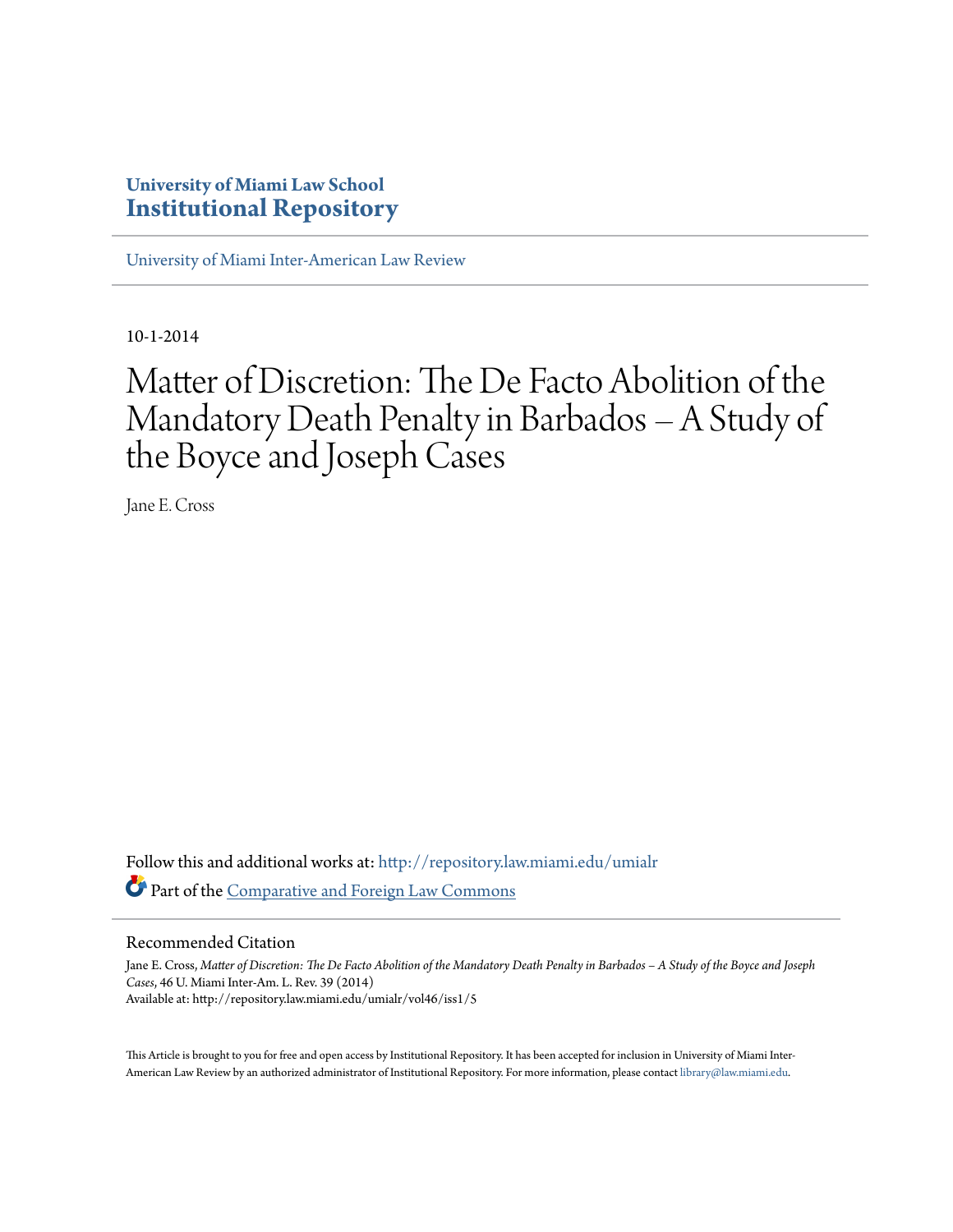39

## **A Matter of Discretion: The De Facto Abolition of the Mandatory Death Penalty in Barbados – A Study of the Boyce and Joseph Cases**

Jane E. Cross<sup>1</sup>

#### TABLE OF CONTENTS

|                                                         | 39 |   |
|---------------------------------------------------------|----|---|
| Procedural History and Factual Background of the Boyce- |    |   |
|                                                         | 42 | R |
| Using the Joseph and Boyce Cases to Examine the Vagary  |    |   |
| of Judicial Committee of Privy Council Decisions on     |    |   |
| the Constitutionality of the Mandatory Death            |    |   |
|                                                         | 47 | R |
| Boyce-Joseph Timeline and JCPC Deadlines                | 52 | R |
| The Caribbean Court of Justice Decision on Boyce and    |    |   |
|                                                         | 54 | R |
|                                                         | 58 | R |

#### **INTRODUCTION**

In the last twenty years, the mandatory death penalty ("MDP") in the Commonwealth Caribbean<sup>2</sup> has evolved due to recurrent scrutiny at the national and regional levels. While undoubtedly the judicial erosion of the MDP marks an impressive human rights trend in the region, the trajectory of this change has been complex and frequently discussed.3 The proceedings of The

<sup>1.</sup> Jane E. Cross is an Associate Professor and Director of the Caribbean Law Programs at Nova Southeastern University, Shepard Broad Law Center.

<sup>2.</sup> Joanna Harrington, *The Challenge to the Mandatory Death Penalty in the Commonwealth Caribbean*, 98 AM. J. INT'L L. 126, 126 n.2 (2004), explained that: "The term 'Commonwealth Caribbean' refers to a regional grouping of independent states that share political and historical links to the United Kingdom through their former colonial status and are currently members of the international organization now known simply as "The Commonwealth." The group includes Antigua and Barbuda, the Bahamas, Barbados, Dominica, Grenada, Jamaica, St. Kitts (also known as St. Christopher) and Nevis, St. Lucia, St. Vincent and the Grenadines, as well as Guyana and Belize, although these last two states are geographically part of South and Central America, respectively."

<sup>3.</sup> *See, e.g.*, David A. C. Simmons, Q.C., *Conflicts of Law and Policy in the Caribbean-Human Rights and the Enforcement of the Death Penalty-Between a Rock and a Hard Place*, 9 J. TRANSNAT'L L. & POL'Y 263, 271 (2000); Harrington, *supra* note 2, at 126; Derrick V. McCoy, *Identifying the Chi in Commonwealth Caribbean Law:*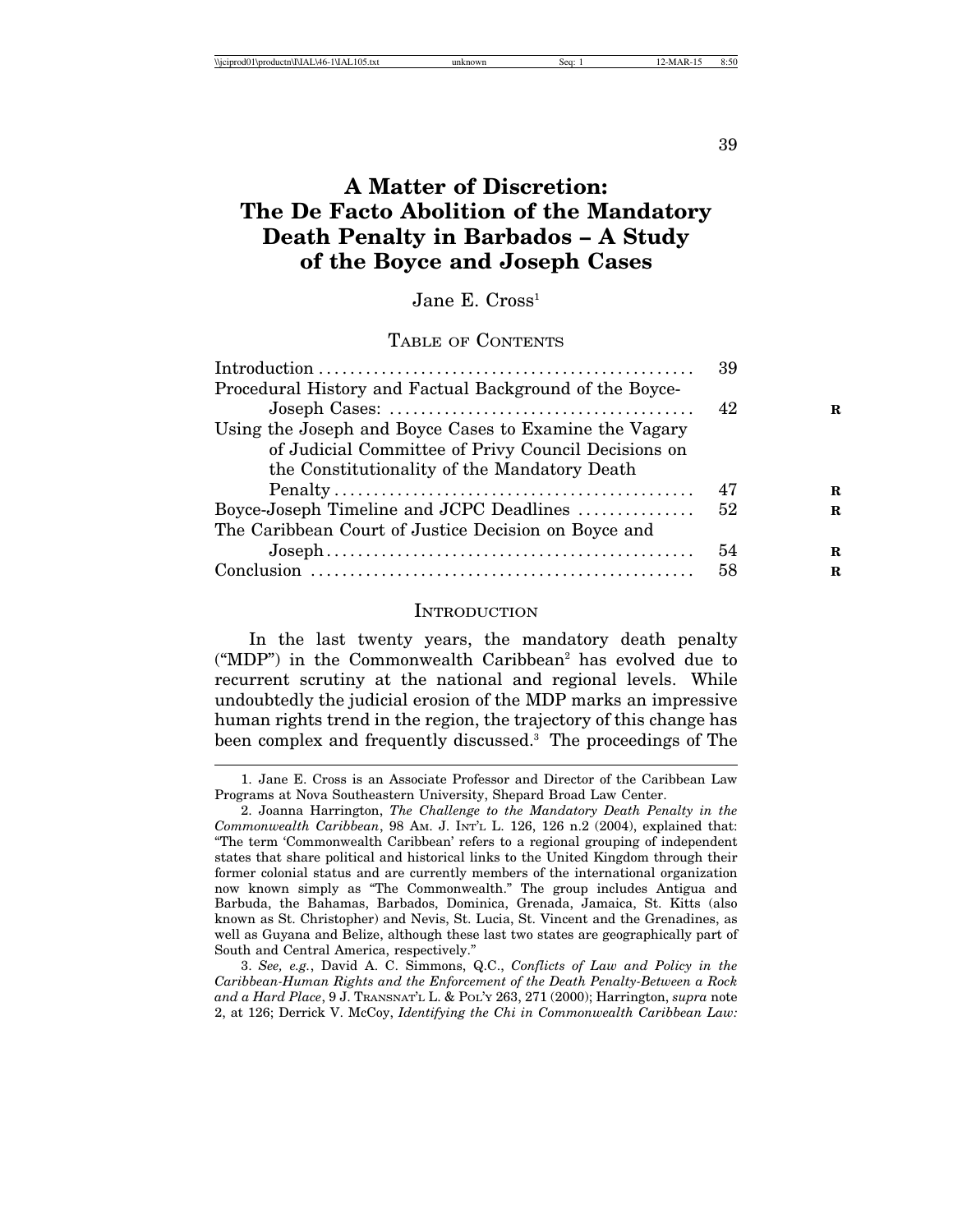Attorney General of Barbados versus Jeffrey Joseph ("Joseph") and Lennox Ricardo Boyce ("Boyce") afforded an instructive exploration of the judicial evolution of the MDP because they have resulted in a review of four important areas of MDP jurisprudence: (1) the constitutionality of the MDP; (2) the deadlines for appealing the imposition of the MDP; (3) the judicial review of executive proceedings on clemency concerning the MDP; and (4) the ability to petition international bodies for relief from the MDP. The decisions of the Judicial Committee of the Privy Council ("JCPC") and the Caribbean Court of Justice ("CCJ") in the Joseph and Boyce Cases have illustrated the domestic and international human rights implications of the MDP.<sup>4</sup> In particular, the decision of the CCJ in the Joseph and Boyce matters (the "CCJ Joseph-Boyce Case") seeks to restore stability to judicial procedural mandates while establishing a means to achieve judicial scrutiny of executive prerogative to either enforce or set aside the MDP. What evolves from the CCJ's restoration of this balance is the creation of a judicial review mechanism that allows scrutiny of the imposition of the death penalty and the preservation of access to international forums.

In this manner, a review of the Boyce and Joseph Cases provides a comprehensive review, particularly for those who are unfamiliar with the history of MDP, into the maturation of the jurisprudence surrounding the MDP in the Commonwealth Caribbean. Over a span of eight years, the appellant-defendants, Boyce and Joseph, initiated appeals and petitions that resulted in judgments from the JCPC, $^5$  the CCJ $^6$  and the Inter-American Court of Human Rights (the "Inter-American Court").<sup>7</sup> The Boyce-Joseph Cases illuminate the intricate evolution of Commonwealth Caribbean jurisprudence arising out of the need to reconcile the MDP with evolving legal norms.<sup>8</sup> The first set of appeals of this case in

5. Boyce and Joseph v. The Queen, [2004] UKPC 32 (hereinafter "*Boyce and Joseph"*).

6. *Joseph*, *supra* note 4, at 1.

7. Boyce et al. v. Barbados Case, 2007 Inter-Am. Ct. H.R. (ser. C) No. 169, (Nov. 20, 2007) (hereinafter "*Boyce et al."*).

8. Dennis Morrison, *The Judicial Committee of the Privy Council and the Death Penalty in the Commonwealth Caribbean: Studies in Judicial Activism*, 30 NOVA L. REV. 403, 411-23 (2006) (identifying the following areas of judicial activism by the JCPC: (1) The impact of delay in carrying out a death sentence; (2) the determination

*The Contribution of the Common Law and Human Rights Law to Constitutional Interpretation*, 2-6 (Oct. 18, 2007), http://papers.ssrn.com/sol3/papers.cfm?abstract \_id=1021627.

<sup>4.</sup> Att'y Gen. v. Joseph, [2005] C.C.J. 2 (AJ) (Barb.) (de la Bastide, J. & Saunders, J.) (hereinafter "*Joseph*").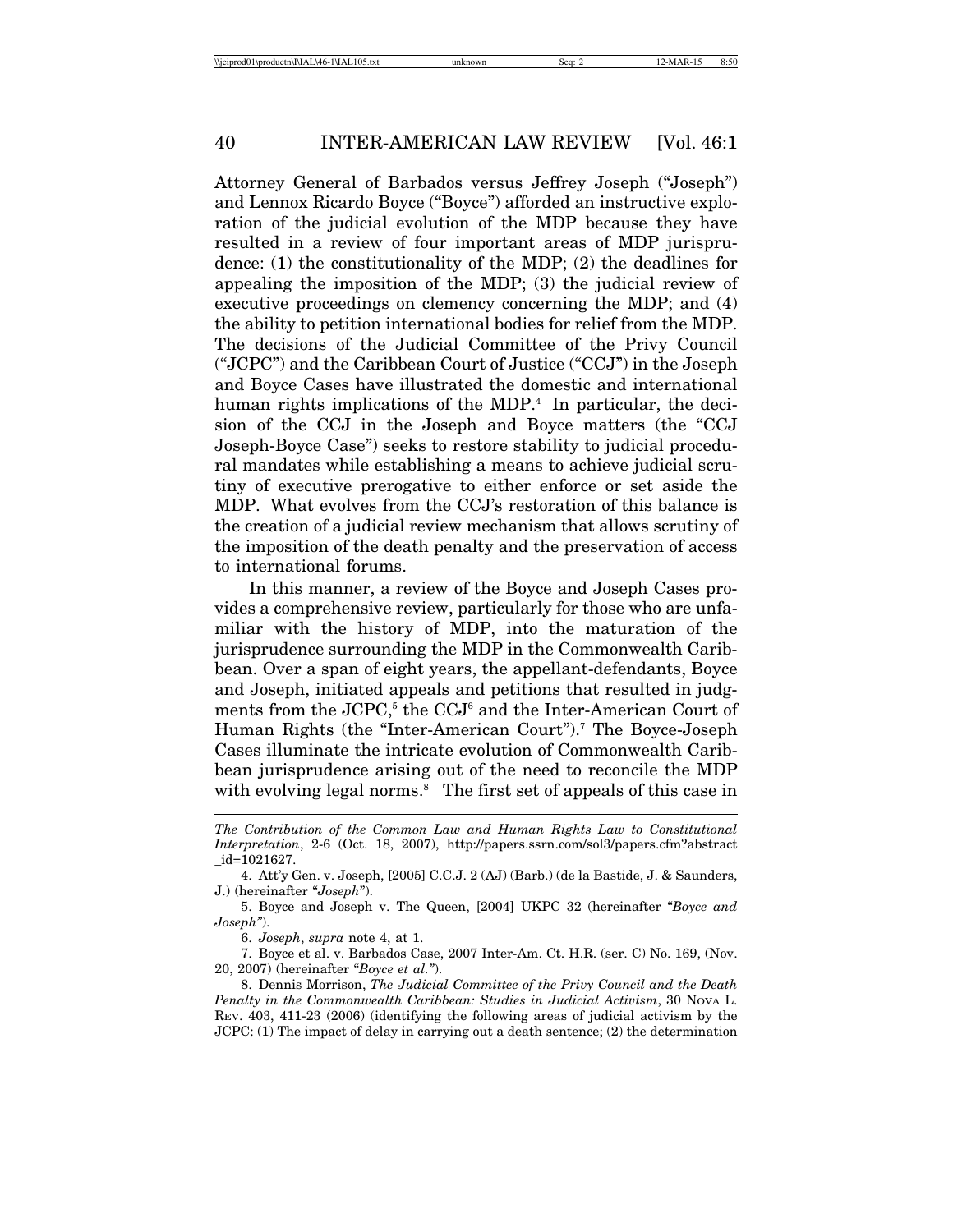Barbados led to a decision by the JCPC<sup>9</sup> and a petition before the Inter-American Commission on Human Rights ("Commission")10 that later resulted in a judgment by the Inter-American Court.<sup>11</sup> At about the same time that the Commission's petition was submitted to the Inter-American Court, a second set of appeals involving procedural issues in the case were being presented to the newly inaugurated  $CCJ<sup>12</sup>$ . As a second stage in the appeals process, the Boyce and Joseph Cases afforded the CCJ with the opportunity to re-examine the constitutional and procedural issues underlying the MDP and the interaction of these issues with international treaty obligations. Moreover, the CCJ judgment sought to resolve ongoing tensions between international obligations and domestic law in a manner that re-asserted respect for domestic sovereignty as a cornerstone of post-independence Caribbean jurisprudence while enabling responsiveness to changing applications of international human rights norms.<sup>13</sup>

As such, the CCJ Joseph-Boyce Case provides an extensive overview of the MDP in the Commonwealth Caribbean and accordingly affords both an understanding of legal history in the region and provides insight into the forces and causes that continue to shape the region's emerging jurisprudence.<sup>14</sup> Due to its historical entrenchment, the law dealing with the MDP has engendered significant evolutionary cornerstones in the Commonwealth Caribbean jurisprudence. Thus, the CCJ, through its exploration of these evolving legal norms, has worked to reconcile the constitutional idiosyncrasies and treaty obligations that have framed MDP issues in the Commonwealth Caribbean.

10. *See* Boyce v. Barbados, Case 12.480, Inter-Am. Comm'n H.R. (2006).

12. *Joseph*, *supra* note 4, at ¶ 1.

14. For a discussion of the development and use of the term "Commonwealth Caribbean Jurisprudence," *see* McCoy, *supra* note 3, at 2-6.

of procedural fairness in the exercise of the prerogative of mercy; and (3) the constitutionality of the mandatory death penalty).

<sup>9.</sup> *See Boyce and Joseph*, *supra* note 5.

<sup>11.</sup> *Boyce et al.*, *supra* note 7, at 8.

<sup>13.</sup> The lengthy procedural path of these cases and the resulting exploration of death penalty jurisprudence provides insights into: (1) the historical and constitutional nuances of the Commonwealth Caribbean Legal System; (2) the reasons that Caribbean nations seek to replace the Judicial Committee of the Privy Council with the Caribbean Court of Justice; and (3) human rights evolution that resulted from the reconciling the mandatory death sentence with changing legal norms. An excellent resource for the discussion of the historical roots of the Commonwealth Caribbean Legal System can be found in Rose-Marie Belle Antoine, Commonwealth Caribbean Law and Legal Systems (2008).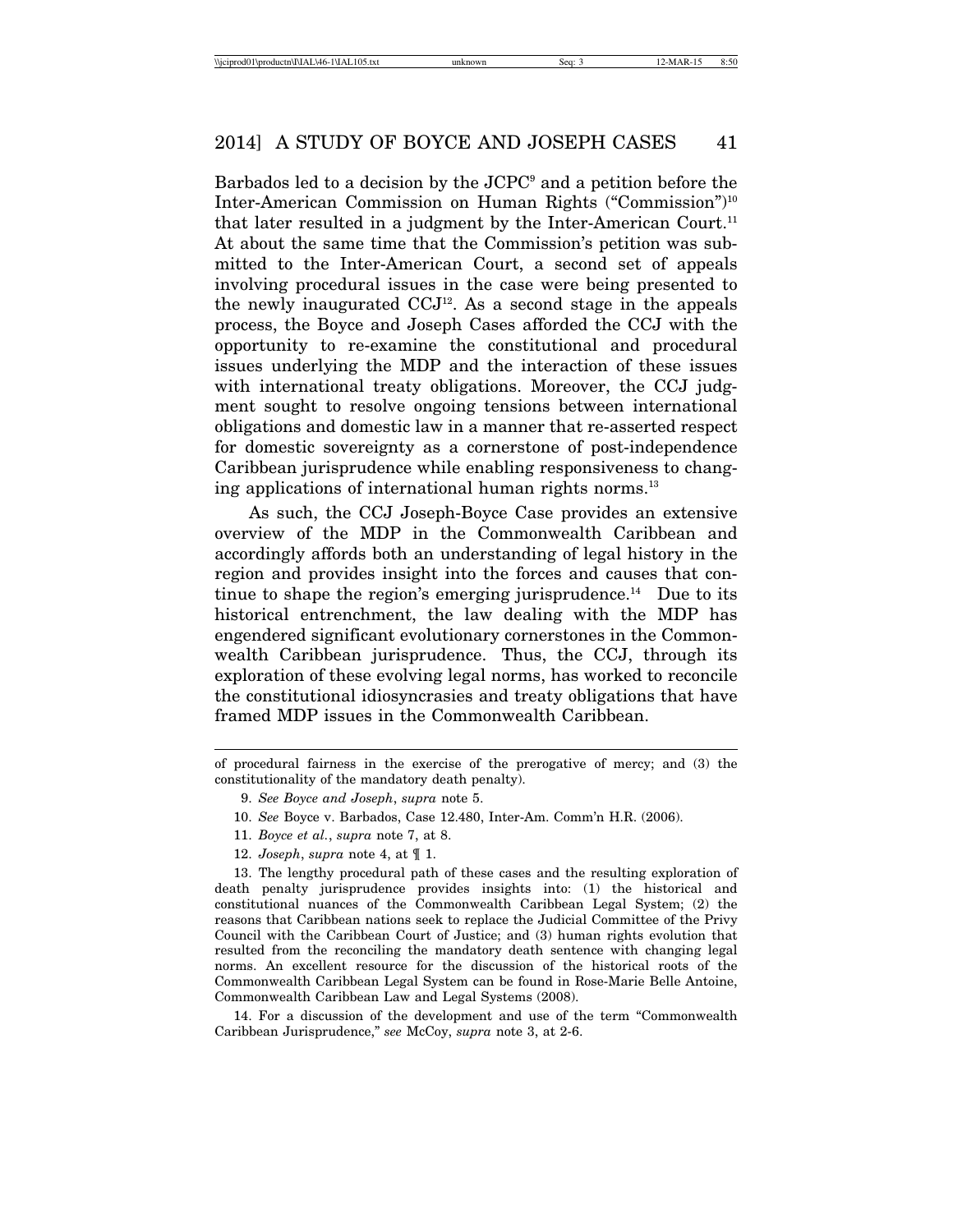#### PROCEDURAL HISTORY AND FACTUAL BACKGROUND OF THE BOYCE-JOSEPH CASES:

An understanding of the legal importance of CCJ Joseph-Boyce Case requires an overview of the background and procedural history of the proceedings in this matter. Following the conviction of Boyce and Joseph in February 2001, the first series of appeals ended in 2004 with the JCPC sitting in London as the final court of appeal.<sup>15</sup> The second set of appeals ended with a decision by CCJ established in April 2005 in Port of Spain, Trinidad.<sup>16</sup> As this second group of appeals was being completed, Boyce and Joseph also petitioned the Inter-American Commission on Human Rights in 2004 and received a judgment from the Inter-American Court of Human Rights in 2007. The factual background underlying this complex procedural history is also quite compelling.

The Joseph-Boyce Case began with an unfortunate altercation between two young men. On April 10, 1999, Marquelle Hippolyte ("Hippolyte") had a disagreement on a bus with Rodney Murray ("Murray"). After Hippolyte left the bus, Murray was hit by a rock thrown by Hippolyte or one of his friends. Later that day, Hippolyte was pursued after being spotted on a basketball court and was brutally beaten with rocks and wood planks in a planned retaliation. The attackers were Murray, Romain Bend ("Bend"), Jeffrey Joseph ("Joseph"), and Lennox Ricardo Boyce ("Boyce). Despite extensive medical treatment, Hippolyte later died on April 15, 1999, from a brain hemorrhage and shock.<sup>17</sup> On January 10, 2001, Murray and Bend plead guilty to manslaughter and were sentenced on February 27, 2001, to twelve years in prison.18 On January 24, 2001, Joseph and Boyce plead not guilty to murder.19 On February 2, 2001, Joseph and Boyce were found guilty of murder and were sentenced to the mandatory death sentence by hanging, in accordance with section 2 of Barbados' Offences Against the Person Act of 1994.<sup>20</sup>

<sup>15.</sup> Simmons, *supra* note 3, at 265.

<sup>16.</sup> Barbados Rediffusion v. Mirchandani, [2006] C.C.J. 1 (AJ) (explaining how the CCJ replaced the JCPC as the final court of appeals in Barbados).

<sup>17.</sup> *Boyce et al.*, *supra* note 7, at 13 n.34; Final Written Submissions of the Alleged Victims, Boyce et al. v. Barbados Case, 2007 Inter-Am. Ct. H.R. (ser. C) No. 169, at 14 (Aug. 13 2007); Bend and Murray v. the Queen (Criminal Appeals Nos. 19 and 20 of 2001, unreported decision of 27 March 2002) 1, http://www.lawcourts.gov.bb/ LawLibrary/events.asp?id=283 (hereinafter "*Bend and Murray*").

<sup>18.</sup> *Bend and Murray*, *supra* note 17.

<sup>19.</sup> Final Written Submissions of the Alleged Victims, Boyce et al. v. Barbados Case, 2007 Inter-Am. Ct. H.R. (ser. C) No. 169, at 14 (Aug. 13 2007).

<sup>20.</sup> *Joseph*, *supra* note 4, at ¶ 1. According to the Final Submissions of the Alleged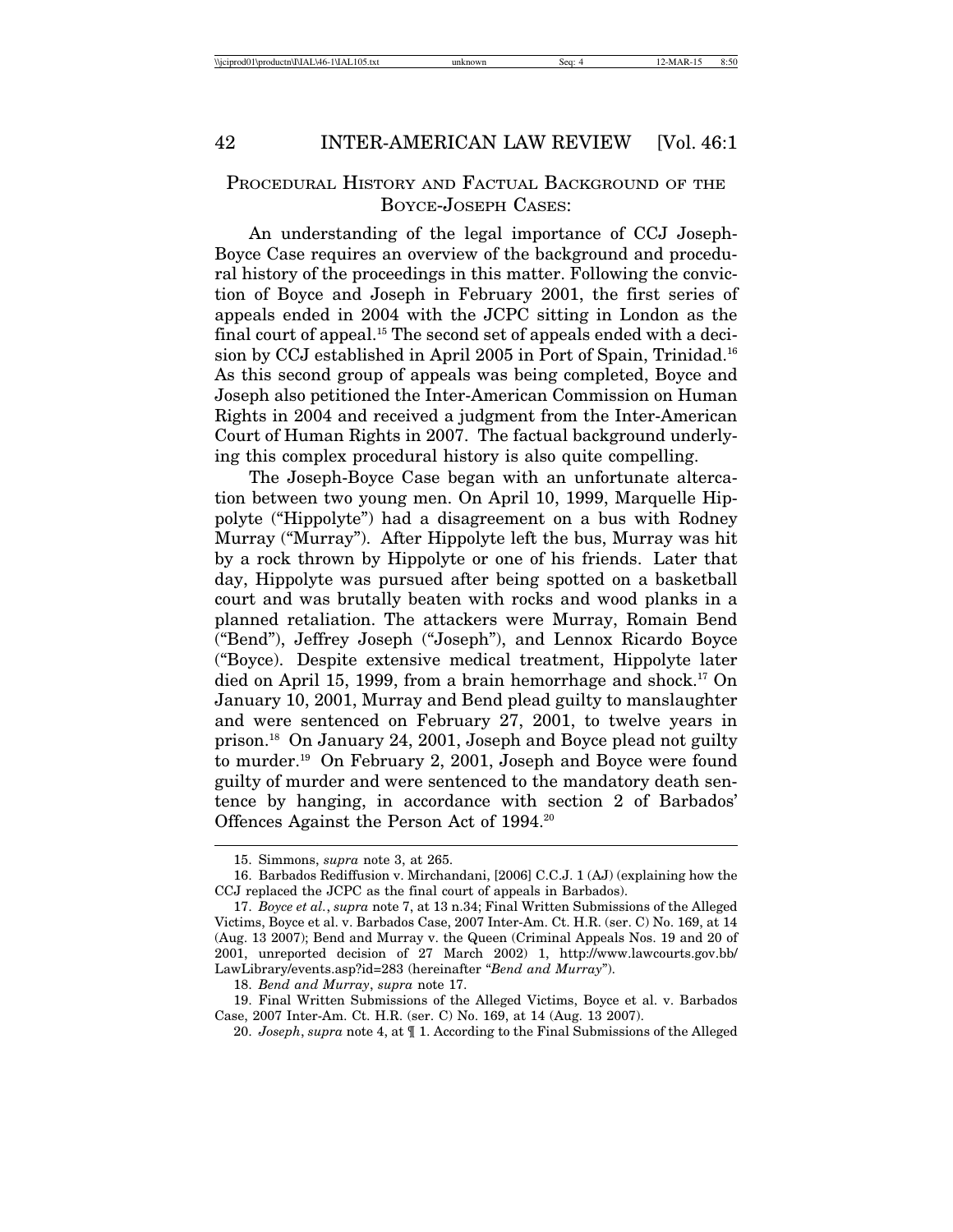On March 27, 2002, the Joseph and Boyce appeal to the Court of Appeal of Barbados was dismissed.21 After this dismissal, Joseph and Boyce communicated with the Governor-General of Barbados about their intention to appeal their death sentences to the JCPC.22

Nonetheless, the Barbados Privy Council ("BPC")23 met on June 24, 2002, and advised against commutation of the death sentences. As a result, death warrants were read to Boyce and Joseph for the first time on June 26, 2002. Following that, an order was obtained from the High Court of Barbados staying the execution on June 28, 2002, for a period of twenty-eight days pending an appeal to the JCPC.<sup>24</sup> On July 7, 2004, the JCPC upheld (by a five-to-four majority) the constitutionality of the MDP in Barbados, and dismissed the appeals of Joseph and Boyce.<sup>25</sup>

On July 9, 2004, the counsel for Boyce and Joseph gave notice of their intention to file an application before the Commission.26

21. *Bend and Murray*, *supra* note 17.

22. According to Justice Nelson, "On April 5, 2002 Joseph served the Barbados Privy Council ("BPC") with notice of his petition to the Privy Council for special leave to appeal in forma pauperis." As explained by President Micheal de la Bastide and Justice Adrian Saunders of the Caribbean Court of Justice, "[c]ounsel [for Joseph and Boyce] were repeatedly invited to make written submissions to the [BPC] but they chose not to do so. Counsel's position was that unless a commutation of the sentence was being recommended, it was inappropriate for the BPC to meet given that the men intended, and were actively preparing, to prosecute an appeal to the JCPC." *Joseph*, *supra* note 4, at  $\mathcal{J}$  3 (Nelson, J.).

23. The function of the Barbados Privy Council is explained *infra* note 47.

24. *Joseph*, *supra* note 4, at ¶ 4.

25. This case, Boyce v. The Queen, [2004] UKPC 32, is discussed *infra* note 61. As noted below, this case is one of three mandatory death penalty cases decided on the same day by the JCPC.

26. Final Written Submissions of the Alleged Victims, Boyce et al. v. Barbados Case, 2007 Inter-Am. Ct. H.R. (ser. C) No. 169, at 30 (Aug. 13 2007).

Victims, "the Crown had indicated prior to trial that pleas of manslaughter would also be acceptable from Boyce and Joseph, but they maintained their innocence and elected to stand trial." Final Written Submissions of the Alleged Victims, Boyce et al. v. Barbados Case, 2007 Inter-Am. Ct. H.R. (ser. C) No. 169, at 14 (Aug. 13 2007). Justice Wit noted in his opinion that "The other two, the respondents, opted to be tried on a charge of murder on the basis of a not guilty plea. They were convicted for murder and subsequently and automatically sentenced to death. There are no facts to suggest that the involvement of the respondents in the crime was more serious than that of the other two. Joseph did have a criminal record, but an unimpressive one. Boyce had no criminal record whatsoever. Reports by the prison authorities on their behavior were in neither case unfavorable. The only relevant difference between the respondents and their fellow accused seems to be that the latter spared the Crown the time and costs of a trial." *Joseph*, *supra* note 4, at ¶ 4 (Wit, J., concurring). *See also* Offences Against The Person Act, 1994, 5 L.R.O. 1995, ch. 141, § 2 (Barb.).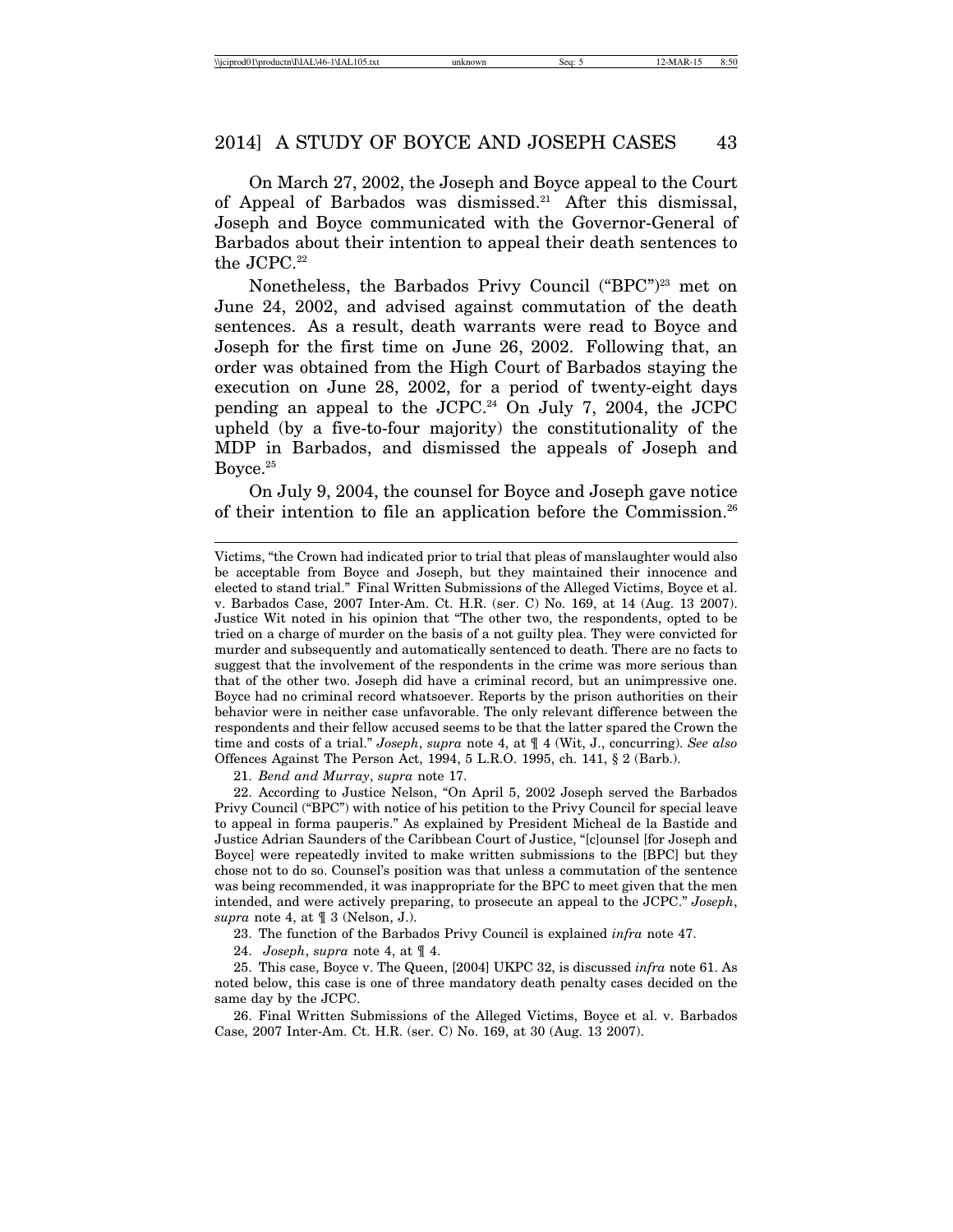That application was filed on September 3, 2004, to obtain a declaration that Boyce and Joseph suffered a violation of their rights under the American Convention on Human Rights ("Convention").27 Even though the BPC was informed of this filing on September 4, 2002, the BPC met on September 13, 2004, to consider ramifications of the JCPC decision and advised "the Governor-General that the death sentences should be carried out."28 Two days after that meeting, on September 15, 2004, death warrants were read to Boyce and Joseph again for an execution scheduled on September 21, 2004.29

The scheduled execution was once again stayed pending a motion made on September 16, 2004, before the High Court of Barbados to seek, among other things, a commutation of death sentences.<sup>30</sup> Similarly, on September 17, 2004, the Commission accepted a petition submitted on behalf of Boyce and Joseph and also applied to the Inter-American Court for the issuance of provisional measures regarding Barbados.<sup>31</sup> On that same day, the President of the Inter-American Court issued an order for provisional measures "[t]o require the State to adopt, without delay, all of the necessary measures to preserve the life and physical integrity of Lennox Boyce and Jeffrey Joseph, so as not to hinder the

<sup>27.</sup> *Joseph, supra* note 4, at ¶ 5; Final Written Submissions of the Alleged Victims, Boyce et al. v. Barbados Case, 2007 Inter-Am. Ct. H.R. (ser. C) No. 169 at 30 (Nov. 20, 2007). *See also* Emilio Alvarez Icaza, Exec. Sec'y of the Inter-American Commission ´ on Human Rights, *The Inter-American System and Challenges for Its Future*, Fifteenth Annual Grotius Lecture (April 3, 2014) (transcript published by American Society of International Law) ("A majority of the member states of the Organization of American States abolished capital punishment, but a substantial minority retain it. The Commission, at its motion, and the Court, have dealt with the practice of the obligatory imposition of the death penalty upon conviction for murder in a number of countries in the Caribbean and have concluded that its automatic imposition, without considering the individual circumstances of the offense or the offender, is incompatible with the rights to life, humane treatment, and due process. The standards developed as a result, and the interaction between the inter-American human rights bodies and the judicial bodies of the Commonwealth Caribbean, have given rise to unprecedented changes in law and policy. At present, only two of those countries retain the mandatory death penalty, and one of those is in the process of reforming it in compliance with decisions of the organs of the Inter-American System.").

<sup>28.</sup> *Joseph, supra* note 4, at ¶5; Final Written Submissions of the Alleged Victims, Boyce et al. v. Barbados Case, 2007 Inter-Am. Ct. H.R. (ser. C) No. 169, at 30 (Aug. 13, 2007).

<sup>29.</sup> *Id.*

<sup>30.</sup> *Id.* ¶ 6.

<sup>31.</sup> *Boyce et al., supra* note 7, at 8.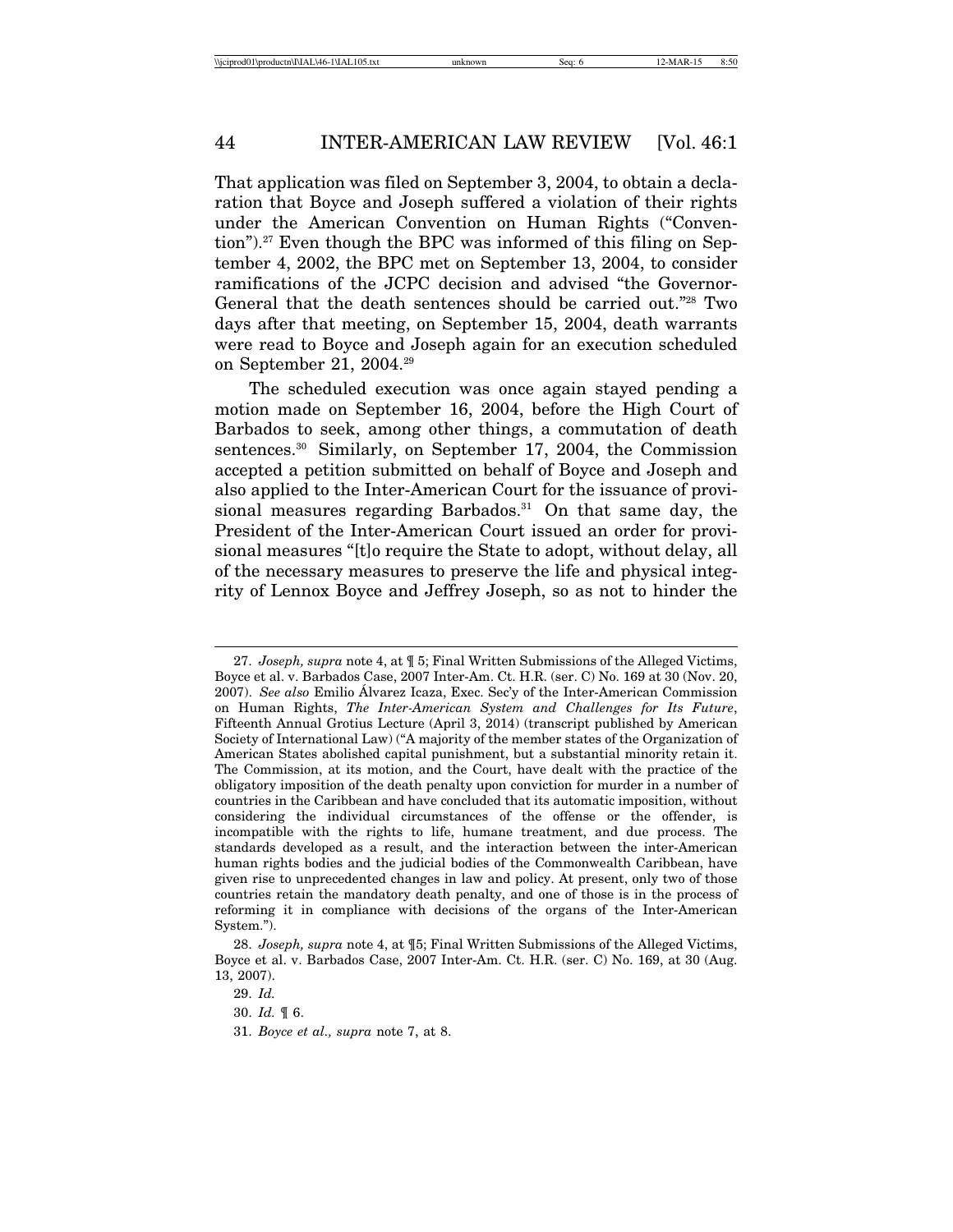processing of their cases before the Inter-American system."32 The Inter-American Court ratified the President's Provisional Order on November 25, 2004, nearly a month before the Barbados High Court had ruled on the motions previously made by Boyce and Joseph.<sup>33</sup>

On December 22, 2004, the Barbados High Court dismissed the two motions that accompanied the stays of execution granted in June and September 2004, and issued a six-week extension of the stay of execution, pending the filing of another appeal with the Barbados Court of Appeal.34 After the filing of that appeal, the Court of Appeals extended the stay of execution for Boyce and Joseph until the appeal's conclusion.<sup>35</sup> On May 31, 2005, the Barbados Court of Appeals ordered the death sentences commuted and substituted for a sentence of life imprisonment.<sup>36</sup>

On June 20-21, 2006, the Attorney General's appeal of the Barbados Court of Appeals decision was heard before the newly inaugurated Caribbean Court of Justice, which replaced the JCPC as Barbados' final court of appeal.<sup>37</sup> Two days later on June 23, 2006, the Commission submitted to the Inter-American Court an application against the State of Barbados based on the petition submitted on September 3, 2004.<sup>38</sup> On November 8, 2006, the Caribbean Court of Justice delivered its opinion, which ultimately dismissed the appeal of the commutation of the death sentences.<sup>39</sup> Just over a year later, on November 20, 2007, the Inter-American Court issued its judgment finding that Barbados violated the rights of Boyce and Joseph under the American Convention on Human Rights.40

#### *Mandatory Death Penalty as a Colonial Institution*

The extensive procedural history surrounding the Boyce and Joseph cases epitomize the human rights tension resulting from

35. *Id.*

<sup>32.</sup> *Id.* at Provisional Measures, Resolution of the Inter-American Court of Human Rights of November 25, 2004, fourth "Considering."

<sup>33.</sup> *Id.* at 8.

<sup>34.</sup> *Joseph, supra* note 4, at ¶ 10 (Nelson, J.).

<sup>36.</sup> *Boyce et al*., *supra* note 7, at 5 n.13 (citing Jeffrey Joseph and Lennox Ricardo Boyce v. The AG et al., Civil Appeal No. 29 of 2004 (May 31, 2005)).

<sup>37.</sup> On April 16, 2005, the Caribbean Court of Justice was inaugurated. *See* Caribbeancourtofjustice.org; The CCJ from Concept to Reality http://www.caribbean courtofjustice.org/about-the-ccj/ccj-concept-to-reality (last visited May 29, 2012).

<sup>38.</sup> *See Boyce et al.*, *supra* note 7, at 1.

<sup>39.</sup> *See Joseph, supra* note 4.

<sup>40.</sup> *See Boyce et al., supra* note 7.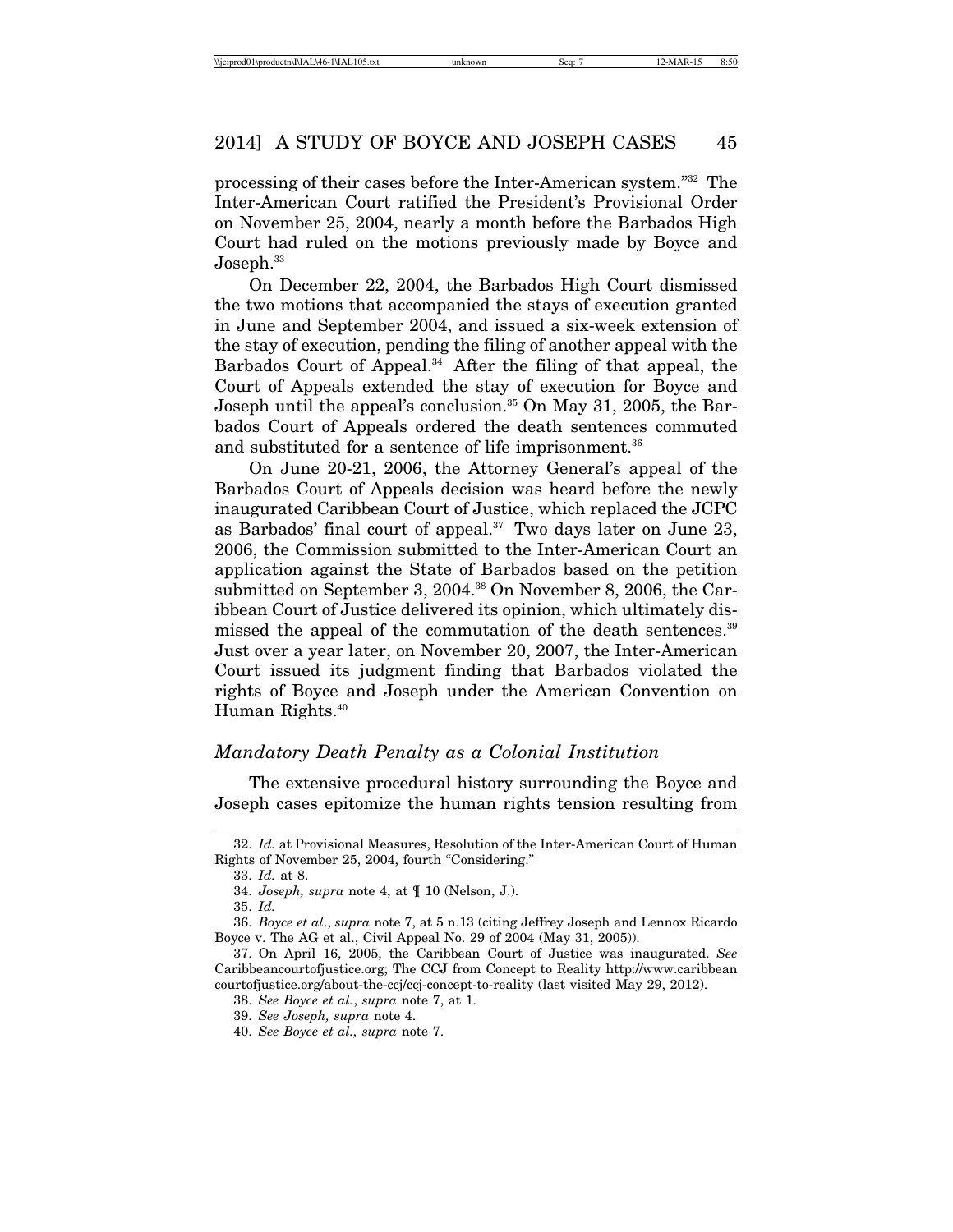the preservation of a colonial criminal penalty. At independence, Commonwealth Caribbean nations preserved the mandated penalty for the crime of murder, which is death by hanging.<sup>41</sup> Accordingly, the MDP for murder was preserved by including "existing law" or "savings law" clauses in the Commonwealth Caribbean Constitutions.42 Without those clauses, imposing a sentence of death without considering mitigating circumstances at trial could be found to be "inhuman or degrading punishment" in contravention of the fundamental rights and freedoms provisions expressed in their constitutions adopted at independence.<sup>43</sup>

By Constitution, mitigating circumstances in mandatory death sentence cases are considered post-trial.<sup>44</sup> As the representative of Her Majesty the Queen, the Governor-General<sup>45</sup> makes the decision on whether (1) to carry out the sentence of death, or

42. *See Boyce and Joseph*, supra note 5, at ¶ 30; *see also* Saul Lehrfreund, *International Legal Trends and the 'Mandatory' Death Penalty in the Commonwealth Caribbean*, 1 OXFORD U. COMMW. L.J. 171, 171 (2001) ("Savings clauses operate in all jurisdictions of the Commonwealth Caribbean, except Belize, to preserve the colonial status quo from constitutional challenge. Either they rule out altogether any constitutional attack on the laws in existence at the time of independence, or they at least prohibit any attack on the specific colonial penalties or punishments in existence at the time of independence based on the alleged cruelty or inhumanity of those punishments.").

44. BARB. CONST. § 78 (3).

45. *Id.* § 78 (1); "Even after independence, the Governor-General is appointed by and serves at the pleasure of Her Majesty, the Queen of England, and is Her Majesty's representative in Barbados." *Id.* at § 28.

<sup>41.</sup> *See Boyce and Joseph, supra* note 5; *see also* David A. C. Simmons, Q.C., *Conflicts of Law and Policy in the Caribbean-Human Rights and the Enforcement of the Death Penalty-Between a Rock and a Hard Place*, 9 J. TRANSNAT'L L. & POL'Y 263, 265 (2000) ("In the same way the right to life is statute-based, so too is the death penalty. Section 2 of the Offences Against The Person Act provides that '[a]ny person convicted of murder shall be sentenced to, and suffer, death.' This provision predated Independence and a written Constitution that came into force on November 30, 1966. The Constitution of Barbados itself contemplates the death penalty. Section 12(1) states: 'No person shall be deprived of his life intentionally save in execution of the sentence of a court in respect of a criminal offence under the law of Barbados of which he has been convicted.'").

<sup>43.</sup> *See Boyce and Joseph*, *supra* note 5, at ¶ 74; *see also* Simmons, *supra* note 3, at 264-65 (2000) ("The right to life is guaranteed in Section 11 of Chapter III of the Constitution of Barbados, which is devoted to provisions for the protection of fundamental rights and freedoms of the individual. This right to life is, however, subject to limitations. Section 11 specifically provides that the limitations are 'designed to ensure that the enjoyment of the said rights and freedoms by any individual does not prejudice the rights and freedoms of others or the public interest.' In other words, the right to life must yield to a competing public interest in certain circumstances. Chapter III was greatly influenced by the European Convention for the Protection of Human Rights and Fundamental Freedoms (1953). That Convention was in turn influenced by the United Nations Universal Declaration of Human Rights of 1948 (citations omitted))."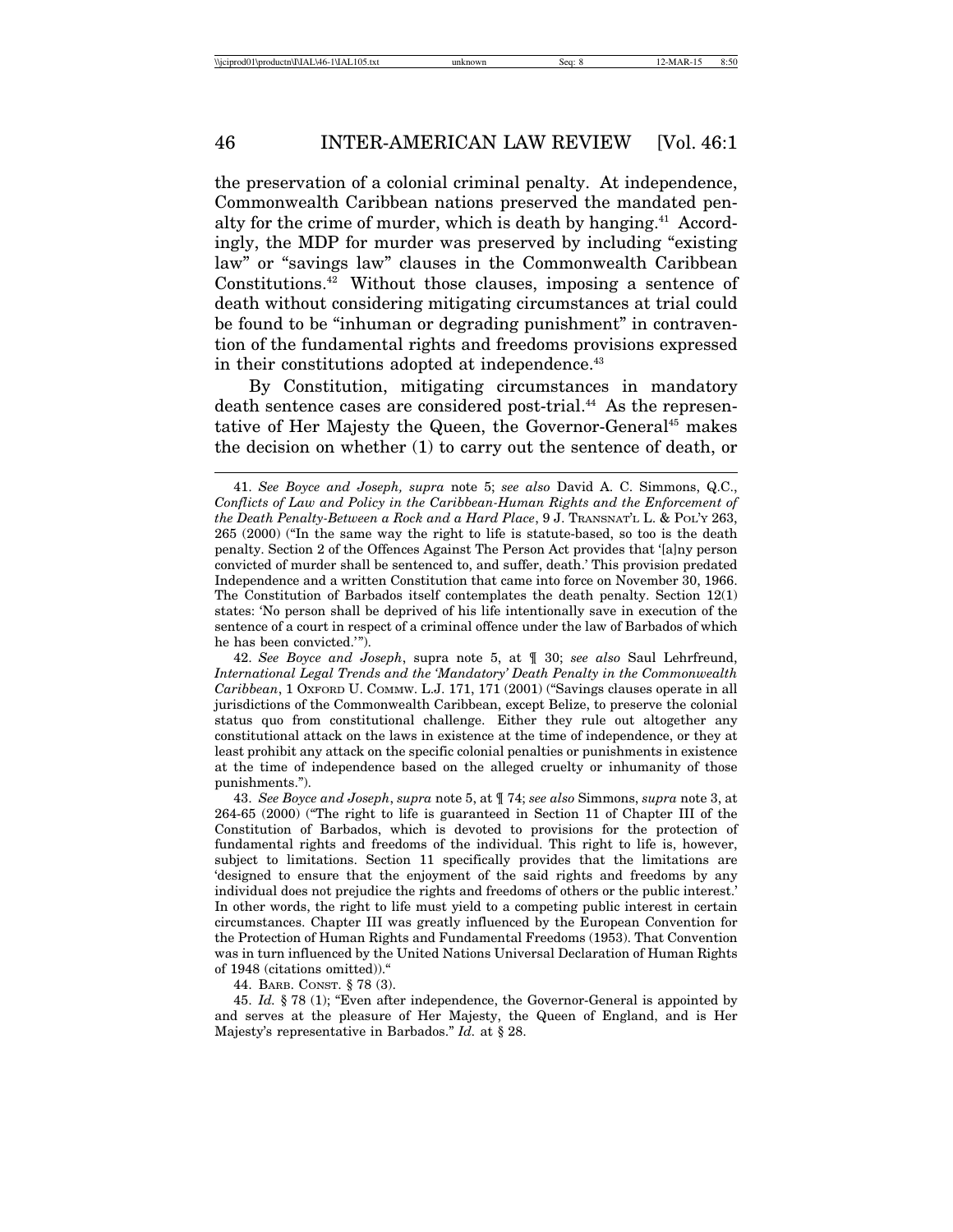(2) to exercise the prerogative of mercy to (a) grant clemency, or  $(b)$  commute the death sentence to life imprisonment.<sup>46</sup> In making that decision, the Governor-General is advised by a non-judicial appointed body known as the Privy Council.<sup>47</sup> Moreover, an "ouster clause" in the Barbados Constitution purportedly shielded Privy Council decisions from judicial review.<sup>48</sup> These inherited colonial laws and institutions that preserve the MDP in the Commonwealth Caribbean began to garner the attention of the international human rights community, and as a result, these governments felt pressured to conform to international human rights obligations in domestic proceedings. Thus, the Joseph and Boyce cases show the contours of the judicial erosion of the colonial jurisprudential relics of MDP in the Commonwealth Caribbean and the invocation of more innovative jurisprudential trends.49 Accordingly, the Joseph and Boyce cases have reviewed and highlighted many of the constitutional and procedural landmarks that now define an emergent interdependent nexus in Commonwealth Caribbean human rights and jurisprudence.

### USING THE JOSEPH AND BOYCE CASES TO EXAMINE THE VAGARY OF JUDICIAL COMMITTEE OF PRIVY COUNCIL DECISIONS ON THE CONSTITUTIONALITY OF THE MANDATORY DEATH PENALTY

The first set of appeals of the Joseph and Boyce matter were one of a two-part series of appeals challenging the constitutionality of the MDP in the JCPC. In two trios of landmark cases in 2002 and 2004, the JCPC examined the constitutionality of the MDP. In the 2002 cases, the JCPC observed that the MDP laws in

<sup>46.</sup> *See Boyce and Joseph, supra* note 5, at ¶¶ 21, 23.

<sup>47.</sup> *See id.* ¶ 21; the members of the Privy Council in Barbados are appointed by the Governor-General in consultation with the Prime Minister. BARB. CONST. § 76 (3c). Due to its functions, the Privy Council is also known as the Barbados Mercy Committee or the Barbados Prerogative of Mercy Committee.

<sup>48.</sup> BARB. CONST. § 77 (4) (stating "[t]he question whether the Privy Council has validly performed any function vested in it by this Constitution shall not be inquired into any court").

<sup>49.</sup> *See* Harrington, *supra* note 2, at 130 (noting that "[t]he mandatory death penalty is a colonial legacy. Under the common law of England, death was the only sentence that could be pronounced by judge upon a defendant who was convicted of murder, regardless of the nature of the offense or the particular circumstances of the offender. Through colonialism, this simple and undiscriminating rule was applied to many of Britain's colonies, and upon independence, the nations of the Commonwealth Caribbean preserved the rule that was in place as part of their colonial inheritance." (citations omitted)).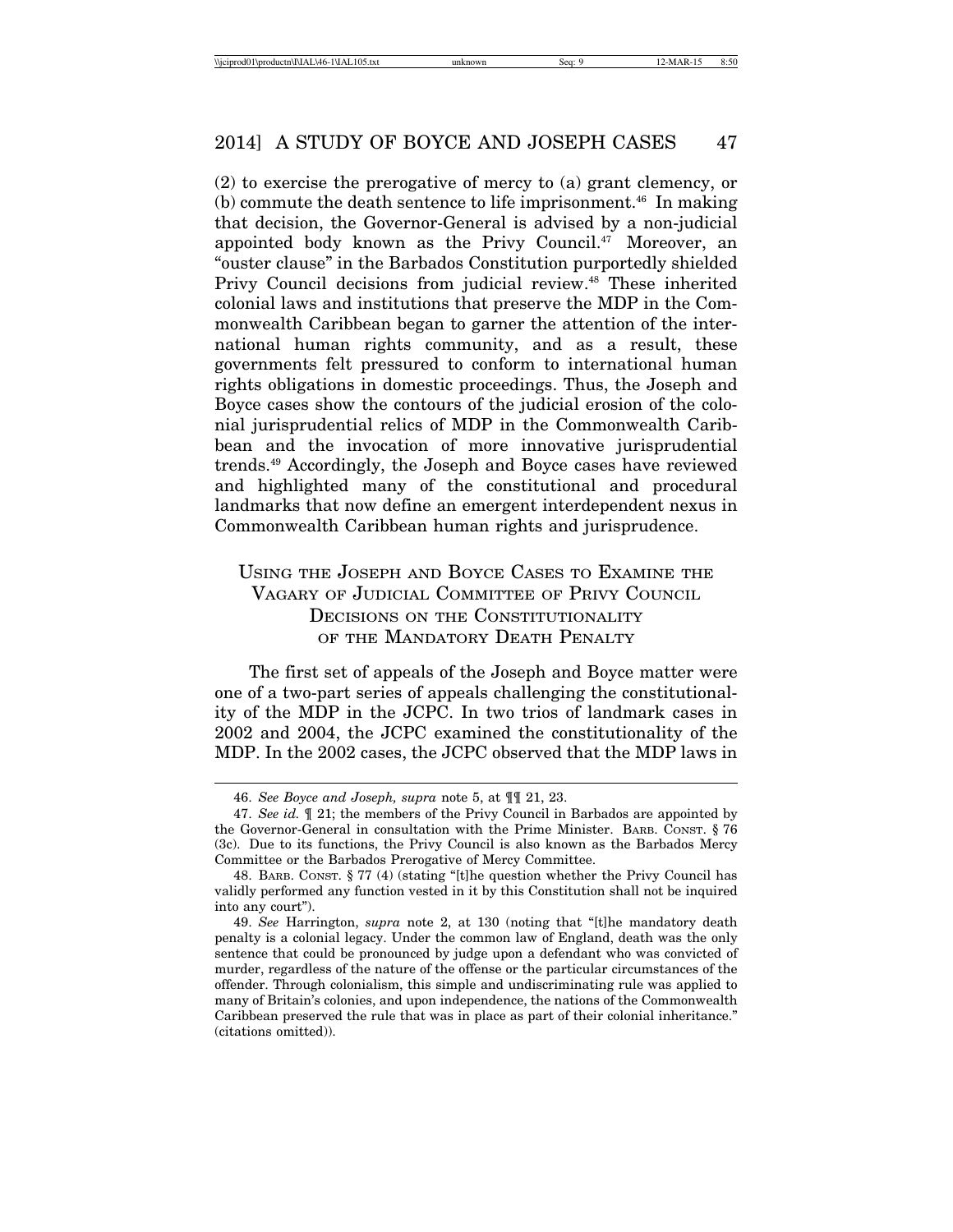the Commonwealth Caribbean countries ran afoul of the human rights principles embodied in their constitutions at independence.50 To make that determination, the JCPC examined whether the "pre-existing laws" provisions or "savings clause" in the respective Commonwealth Caribbean Constitutions adequately shielded their MDP laws from constitutional scrutiny.<sup>51</sup> In three cases in 2002 and a fourth in 2003, the JCPC opined that MDP sentences were unconstitutional in four Commonwealth Caribbean nations. In *Reyes v. The Queen*, the Board stated that "[t]o deny the offender the opportunity, before sentence is passed, to seek to persuade the court that in all the circumstances to condemn him to death would be disproportionate and inappropriate is to treat him as no human being should be treated and thus to deny his basic humanity. . ."52 Along these lines, the JCPC upheld the death penalty, but not as a mandatory sentence. The result of those ruling was summarized in the dissenting opinion for *Matthew v. The State*, 53 a companion case to *Boyce and Joseph v. The Queen* as follows:

In *Reyes v. The Queen* [2002] 2 AC 235, *R v. Hughes* [2002] UKPC 12, [2002] 2 AC 259 and *Fox v The Queen* [2002] UKPC 13, [2002] 2 AC 284 modifications were made to the laws of Belize, St Lucia and St Christopher and Nevis respectively which did not outlaw the death penalty but substituted a discretion to impose sentence of death in appropriate cases for a mandatory duty to impose it. A similar course was followed, in our view rightly, by a majority of the Board in *Roodal v. State of Trinidad and Tobago* [2003] UKPC 78, [2004] 2 WLR 652.<sup>54</sup>

Decided less than a year after *Roodal*, *Boyce and Joseph v. The Queen*<sup>55</sup> indicated an odd reversal of the JCPC's trend in striking down the MDP. In *Boyce and Joseph*, Lord Hoffman, writing for the majority, noted that, "the effect of the Roodal decision was to lay open the whole of the pre-independence law of Barbados to challenge. . .."56 Re-examining its decision in *Roodal*, the majority

<sup>50.</sup> *See* Reyes v. The Queen, [2002] UKPC 11, ¶ 1 [2002] 2 A.C. 235 (appeal taken from Belize).

<sup>51.</sup> *See* Morrison, *supra* note 8, at 419-23.

<sup>52.</sup> *Reyes*, [2002] UKPC 11 at ¶ 43.

<sup>53.</sup> Matthew v. The State, [2004] UKPC 33, [2005] 1 A.C. 433 (appeal taken from Trin. & Tobago).

<sup>54.</sup> *See Boyce and Joseph*, *supra* note 5, at ¶ 53.

<sup>55.</sup> Roodal, Boyce and Joseph v. The Queen, [2004] UKPC 32, [2005] 1 A.C. 400 (appeal taken from Barb.)

<sup>56.</sup> *Id.* ¶ 62.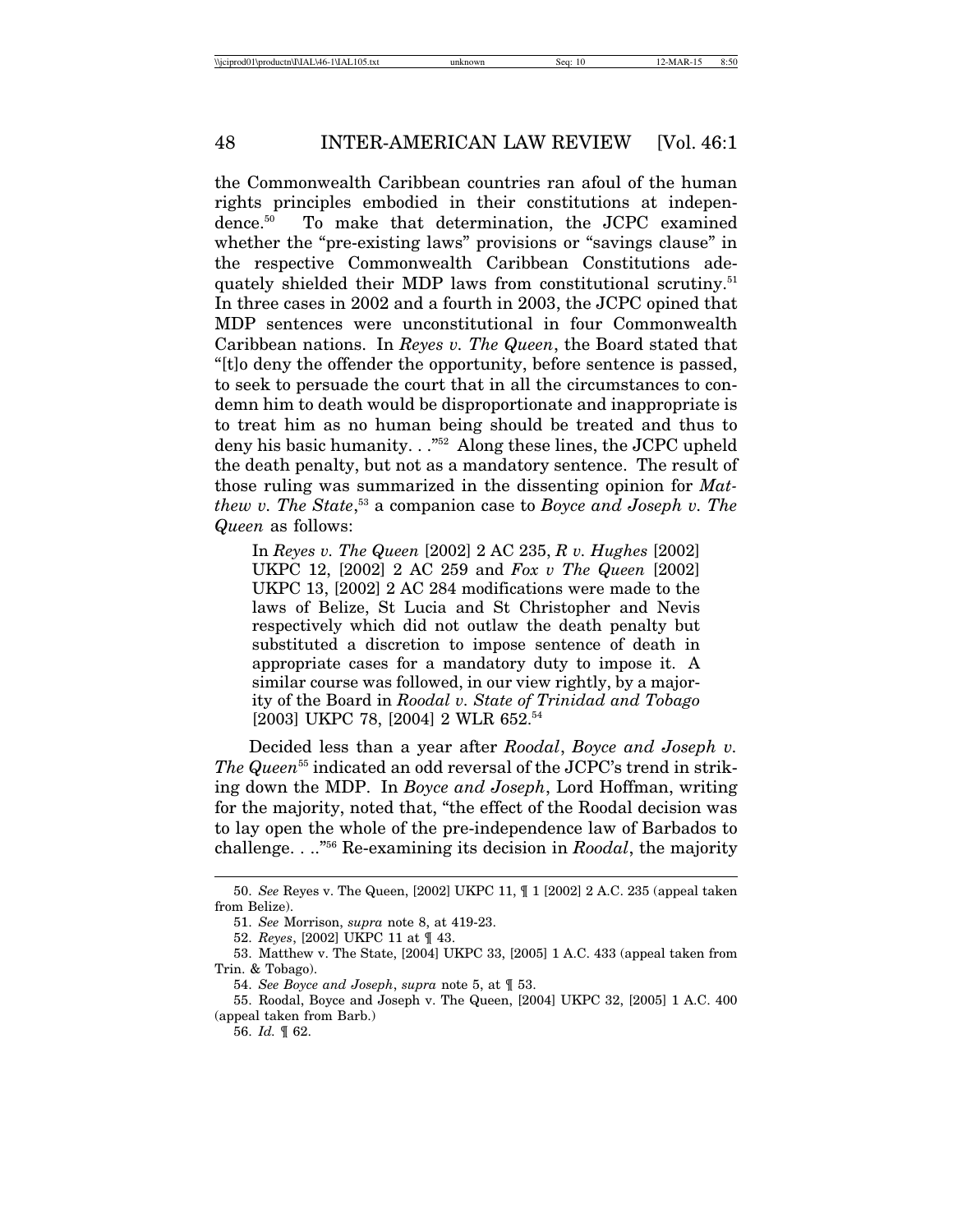in *Boyce and Joseph* held that the MDP in Barbados was, in fact, enforceable due to the existing law provision in the Barbados Constitution.57 The "saving of existing law" provision in section 26 of the Barbados Constitution protects written laws enacted prior to independence even when those laws are modified.<sup>58</sup> The majority explained that the MDP was written into section 2 of the Barbados Offences Against the Person Act 1868, which reads in part, "whosoever shall be convicted of murder shall suffer death as a felon."59 After independence in 1966, the Offences Against the Person Act 1994 replaced the 1868 act. $60$  Thus, the MDP in the 1994 act was protected as existing law even though the Board found that it was not consistent with the constitutional prohibition against inhuman and degrading punishment. $61$  The majority also noted that "the mandatory death penalty is inconsistent with the international obligations of Barbados" but that those obligations do not "have any direct effect upon the domestic law of Barbados."62 Accordingly, the majority recognized that preserving the MDP was contrary to evolving international norms.

"1. Nothing contained in or done under the authority of any written law shall be held to be inconsistent with or in contravention of any provision of sections 12 to 23 to the extent that the law in question a. is a law (in this section referred to as 'an existing law') that was enacted or made before 30th November 1966 and has continued to be part of the law of Barbados at all times since that day;

b. repeals and re-enacts an existing law without alteration; or c. alters an existing law and does not thereby render that law inconsistent with any provision of sections 12 to 23 in a manner in which, or to an extent to which, it was not previously so inconsistent.

2. In subsection (1)(c) the reference to altering and existing law includes references to repealing it and re-enacting it with modifications or making different provisions in lieu thereof, and to modifying it; and in subsection (1) 'written law' includes any instrument having the force of law and in this subsection and subsection (1) references to the repeal and re-enactment of an existing law shall be construed accordingly."

59. Relevant language from the 1868 statute reads "whosoever shall be convicted of murder shall suffer death as a felon." *Id.* ¶ 8 (quoting Section 2 of the Barbados Offences Against the Person Act 1868).

61. Boyce v. The Queen, [2004] UKPC 32 ¶ 6, [2005] 1 A.C. 400 (appeal taken from Barb.) (referencing the BARB. CONST. § 15(1)).

62. *Id.* ¶ 25.

<sup>57.</sup> *Id.* ¶ 6.

<sup>58.</sup> The saving of existing law provision in section 26 of the Barbados Constitution reads:

<sup>60.</sup> Offences Against the Person Act, 1994, §2 (Barb.) (The relevant language now reads: "[a]ny person convicted of murder shall be sentenced to, and suffer, death.").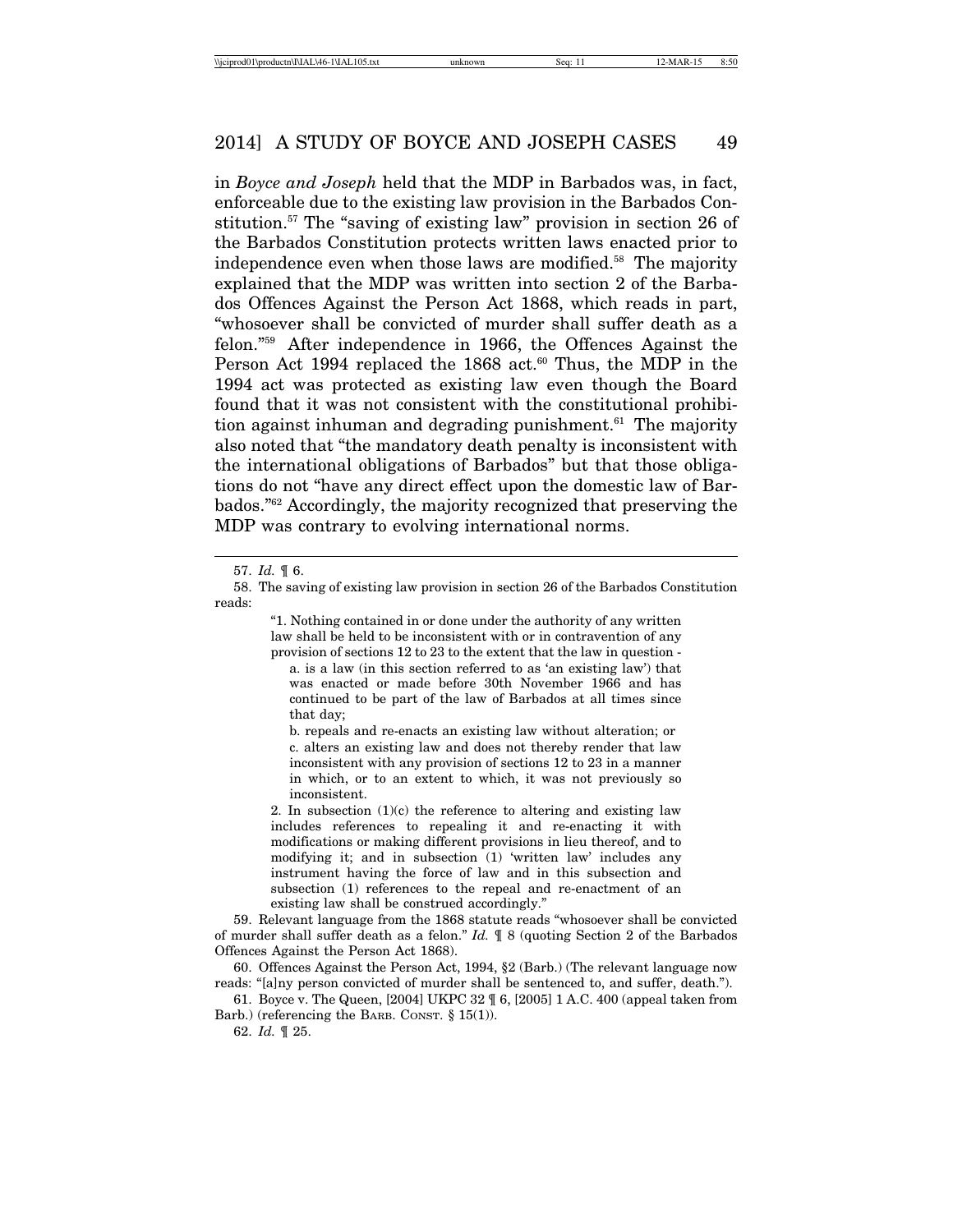With respect to the majority's interpretation of the existing law provision and the preservation of the mandatory death sentence, the dissenting Lordships stated:

This is no doubt a possible reading of these provisions. But it is not the only possible reading. Nor, in our opinion, is it the preferable reading. It puts a narrow and over-literal construction on the words used, gives little or no weight to the principles which should guide the approach to interpretation of constitutional provisions, gives little or no weight to the human rights guarantees which the people of Barbados intended to embed in their Constitution and puts Barbados in flagrant breach of its international obligations.<sup>63</sup>

To remedy those transgressions, the dissenting Lordships explained that "we would modify section 2 of the Offences Against the Person Act 1994 by substituting 'may' for 'shall.'"64

The majority and dissenting opinion in *Matthew* divided along the same lines as the *Boyce and Joseph* case. Lord Hoffman writing for the majority explained:

In its judgment delivered today in *Boyce and Joseph v. The Queen* the Board has rejected the reasoning in *Roodal* and decided that the law imposing a mandatory death penalty for murder in Barbados remains valid. Their Lordships do not propose to repeat all that was said in their judgment in that case, to which reference should be made. They will confine themselves to setting out the relevant legislation in Trinidad and Tobago and explaining why the reasoning in *Boyce and Joseph v. The Queen* also leads to the conclusion that the law imposing the mandatory death penalty for murder in Trinidad and Tobago remains valid.<sup>65</sup>

Thus, the majority in *Matthew* plainly stated that this 2004 decision expressly overruled its 2003 decision in *Roodal*, consequently reinstating the MDP in Trinidad and Tobago.<sup>66</sup> On the basis of the majority decisions *Boyce and Joseph* and *Matthew*, it would not have been surprising if the JCPC had also upheld the MDP law in Jamaica. What was perplexing to those who did follow the reasoning in these cases is why the JCPC decided not to uphold MDP in Jamaica.

In *Watson v. The Queen*, the Board acknowledged that it was

<sup>63.</sup> *Id.* ¶ 78.

<sup>64.</sup> *Id.* ¶ 82.

<sup>65.</sup> Matthew v. The State, [2004] UKPC 33 ¶ 10, [2005] 1 A.C. 433.

<sup>66.</sup> *Id.* ¶ 7.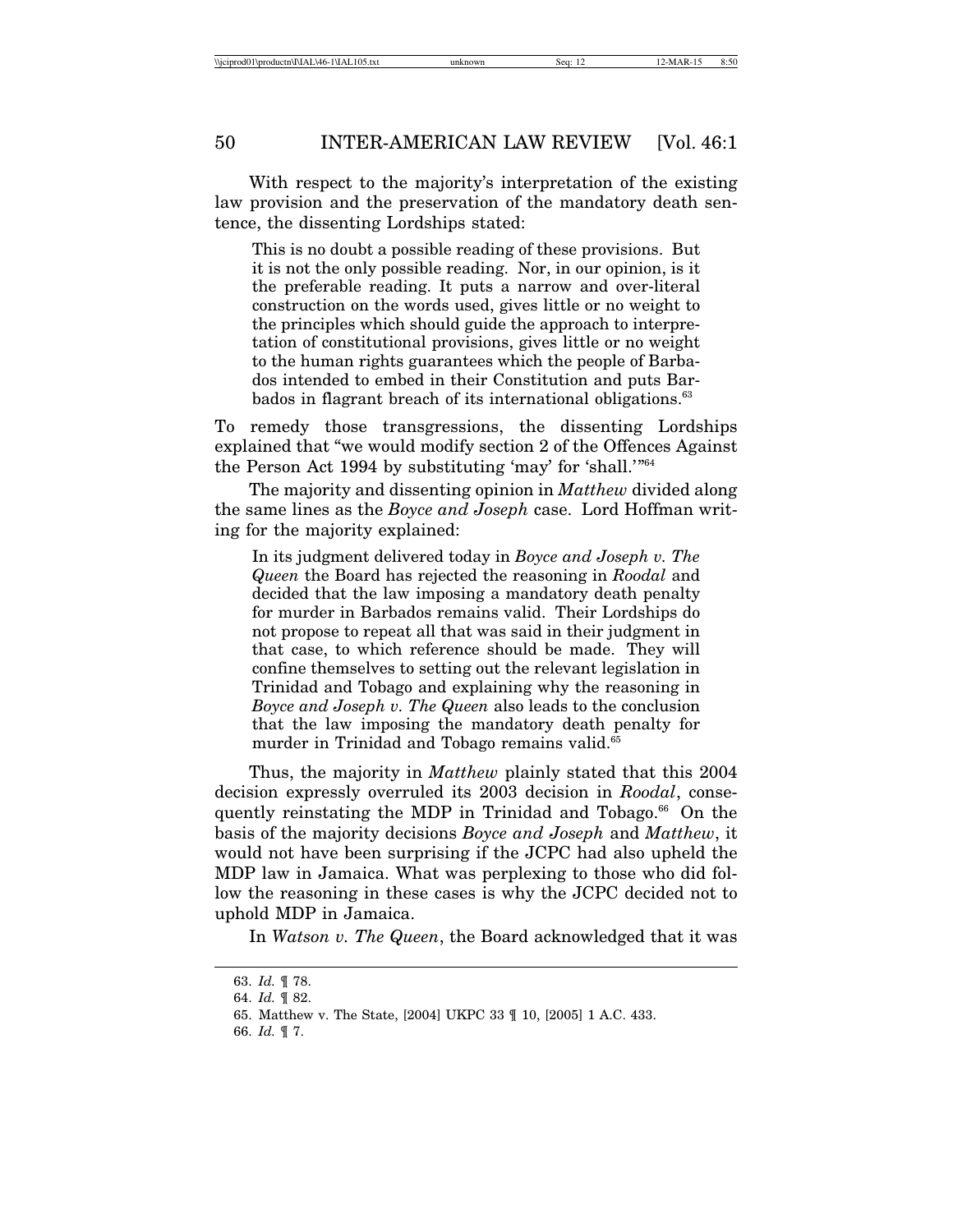making an incongruent decision by stating "[i]t is said that the outcome in this appeal, as compared with the result in those two cases [*Boyce and Joseph* and *Matthew*], is anomalous."67 The JCPC explained that the different result was due to the applicability of the existing law provisions in each case. The JCPC distinguished its holdings by noting that: "[i]n *Matthew* and in *Boyce and Joseph* the laws in question are existing laws. In the present case the law in question is not."68 Unlike the new legislation in Barbados and Trinidad and Tobago, Jamaica amended the Offences Against the Person Act of 1864 with the Offences Against the Person (Amendment) Act 1992. In the 1992 act, the mandatory death sentence was limited to cases of "capital murder" or multiple "non-capital" murders. In examining the new law, the JCPC found that the MDP for repeat non-capital murder was not "existing law" and therefore the MDP set forth in that part of the act was unconstitutional. As a result, the 1992 act would be read to authorize, but not require the death penalty for non-capital murder.

These strange constructions are difficult to explain and understand. On the one hand, the JCPC has upheld MDP even though it is contrary to the provisions of Commonwealth Caribbean constitutions and evolving international norms. On the other hand, the JCPC recognized that the continued application of saving law or existing law clauses has a petrifying effect on the evolution of fundamental rights and has stalled the application of constitutional and international principles to the MDP. Thus, the JCPC's decisions show the difficulty in applying the existing law clauses in the Commonwealth Caribbean. The questions of what law existed and whether it is preserved after amendment is not simple. In particular, the notion of preserving the validity of colonial, antiquated laws seems to grate against the development of post-independence legal systems. While the JCPC has had some difficulty balancing the conflicting considerations in the Commonwealth Caribbean norms, the CCJ has worked to strike a more comprehensible balance between the constraints of an inherited colonial legal system and progressive notions of fundamental rights.

<sup>67.</sup> Watson v. The Queen, [2004] UKPC 34 ¶ 51, [2005] 1 A.C. 472 (appeal taken from Jam.).

<sup>68.</sup> *Id.* ¶ 52.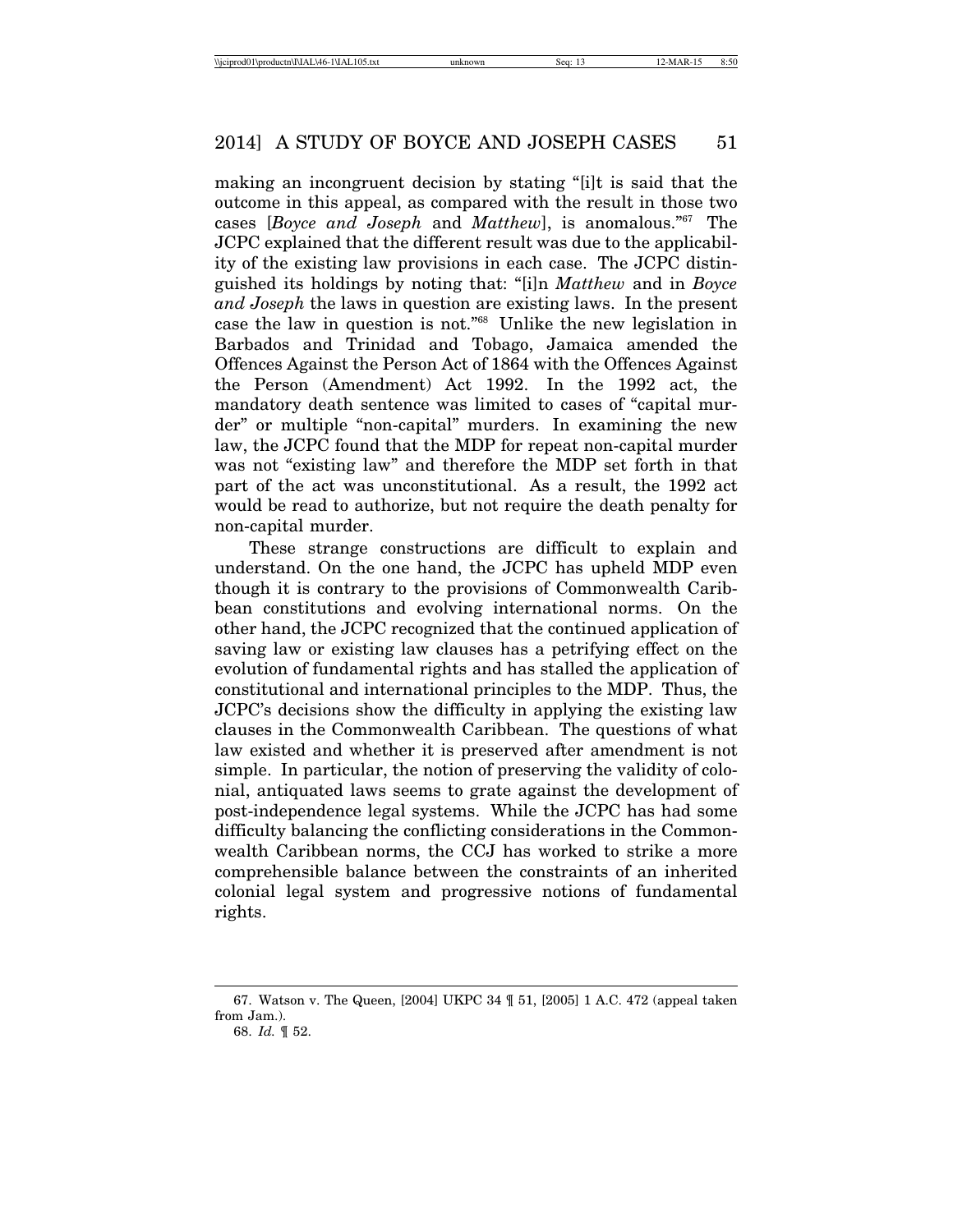#### BOYCE-JOSEPH TIMELINE AND JCPC DEADLINES

In addition to questions of constitutionality, the JCPC in *Pratt and Morgan v. The Attorney General*<sup>69</sup> created a five-year deadline for carrying out the MDP after sentencing. The CCJ noted that Barbados had already conceded the commutation of the death sentence and that the point was therefore not fully argued. By the time the Boyce-Joseph appeal to the CCJ in 2006, "[o]ver five years had elapsed since their conviction and sentence."70 Regardless of that lapse and the fact that Barbados Attorney General "made no attempt to challenge the applicability to them of the time-limit for carrying out the death penalty laid down in *Pratt and Morgan"*71, the CCJ took the opportunity to review the fiveyear deadline in the *Pratt* decision in light of the difficulty created by the JCPC decision in *Lewis v. The Attorney General of Jamaica.*<sup>72</sup> President de la Bastide and Justice Saunders began their review by observing that *Pratt* was "a decision of the JCPC, delivered in 1993, [that] had a seismic effect on capital punishment jurisprudence in the Commonwealth Caribbean."73 These two Justices then interpreted the five-year limitation established by *Pratt* as follows:

A period of five years following sentence was established as a reasonable, though not by any means inflexible, time-

71. *Id.* ¶ 15.

72. Lewis v. Attorney General, [2001] 2 A.C. 50 (P.C.) (appeal taken from Jam.). In *Lewis*, the JCPC stated that the 18-month period allotted to receive a report from the Inter-American Commission on Human Rights should not increase the five-year period established in *Pratt*, [2001] 2 A.C. 50 (P.C.). Referencing Jamaican cases in a discussion about a Barbadian case is not unusual given that the JCPC applies the reasoning of cases originating from another Commonwealth Caribbean nation when similar constitutional provisions merit such an application. *See* ROSE-MARIE BELLE ANTOINE, COMMONWEALTH CARIBBEAN LAW AND LEGAL SYSTEMS, 119 (Routledge-Cavendish ed., 2nd ed. 2008) (stating that "[i]n the Commonwealth Caribbean, precedents from other Commonwealth Caribbean jurisdictions and the UK are usually highly persuasive.").

73. *Joseph*, *supra* note 4, at ¶¶ 45-46. The Justices noted that "[t]he decision caused disruption in national and regional justice systems. Its effect was that, in one fell swoop, all persons on death row for longer than five years were automatically entitled to have, and had, their sentences commuted to life imprisonment. In Jamaica there were 105 such prisoners, in Trinidad & Tobago 53, and in Barbados 9." *Id.*

<sup>69.</sup> Simmons, *supra* note 3, at 271 ("[t]he immediate result of the decision in Pratt was that all Caribbean jurisdictions, which had prisoners on death row in excess of five years, had to commute their sentences to life imprisonment").

<sup>70.</sup> *Joseph*, *supra* note 4, at ¶ 15. In addition, the Justices observed that "the time permitted by Pratt for their execution has already expired and the commutation of their death sentences is no longer challenged. However, the matter is too important and too contentious to shelve on that basis. It was fully argued in the courts below and before us and the parties are entitled to have our ruling on it." *Id.* ¶ 50.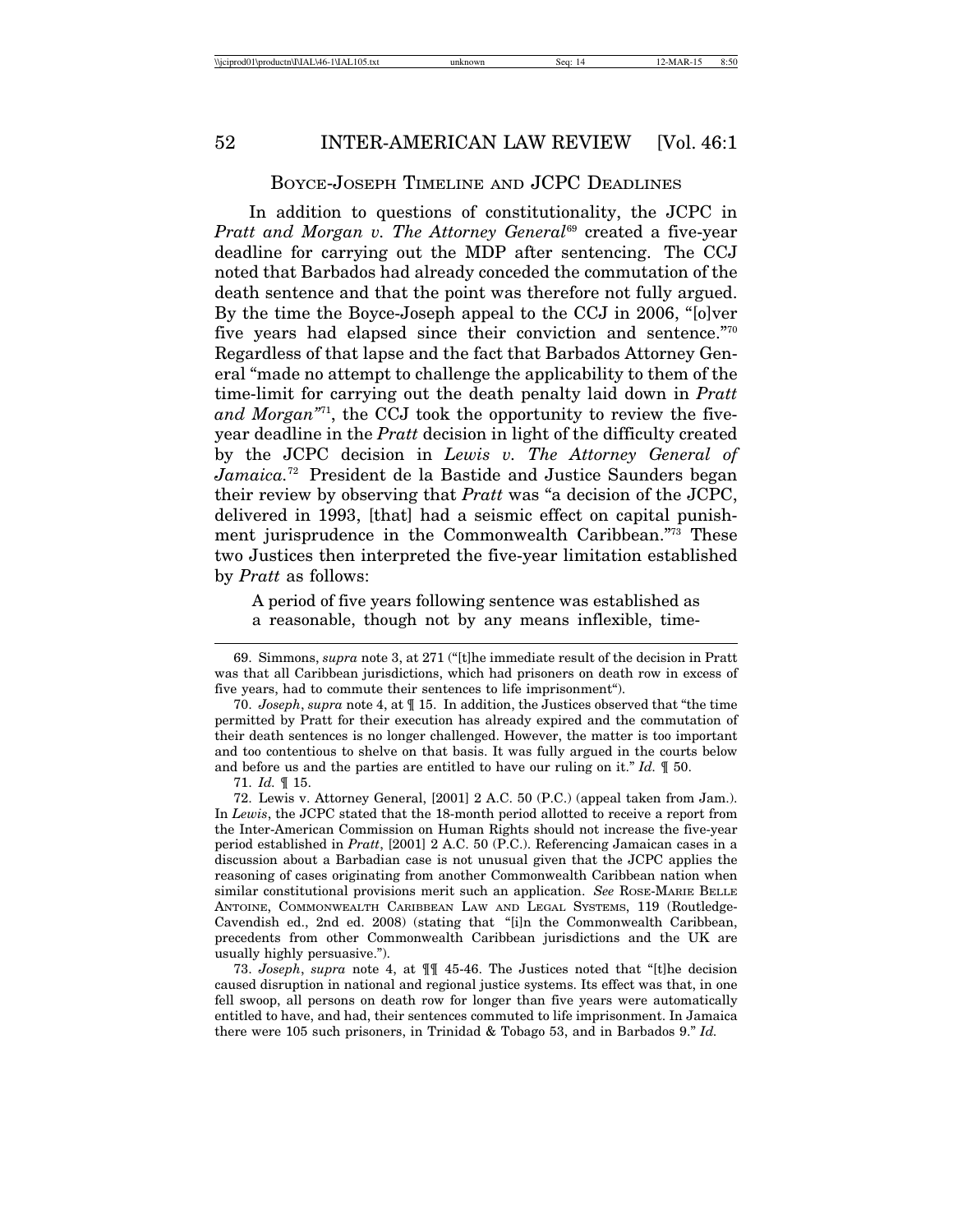limit within which the entire post-sentence legal process should be completed and the execution carried out. If execution was not carried out within that time-frame, there was a strong likelihood that the court would regard the delay as amounting to inhuman treatment and commute the death sentence to one of life imprisonment.<sup>74</sup>

Within the *Pratt* case, the JCPC had allotted two years for "the entire appellate process" and another eighteen months "for applications to international bodies."75 Despite the initial impact of these time limits, the CCJ opted to uphold the five-year timelimit established in *Pratt* by noting "[w]e respectfully endorse without reservation the proposition that the practice of keeping persons on death row for inordinate periods of time, is unacceptable and infringes constitutional provisions that guarantee humane treatment."76

The two Justices also examined the timing dilemma created by the *Lewis* case. According to the Justices:

the JCPC decided *inter alia*, that, where a State has ratified a treaty conferring on individuals the right to petition an international human rights body, a person sentenced to death by a court of that State is entitled by virtue of his constitutional right to the protection of the law, to require that the sentence of death passed on him be not carried out until his petition to the human rights body has been finally disposed of and the report of that body is available for consideration by the State authority charged with exercising the prerogative of mercy. $77$ 

Given that the international obligations identified in *Lewis* must also be satisfied within the *Pratt* deadlines, the resulting procedural hurdles were more difficult to clear because the state has "no control over the pace of proceedings before the relevant international human rights body."78

Despite the political fallout and debate sparked by *Pratt* and *Lewis*, ultimately, the CCJ declined to overrule the *Pratt* decision.79 Instead, the de la Bastide and Saunders opinion indicated that proceedings protected by *Lewis* could exceed the specified

<sup>74.</sup> *Id.* ¶ 45.

<sup>75.</sup> *Id.*

<sup>76.</sup> *Id.* ¶ 47.

<sup>77.</sup> *Id.* ¶ 48.

<sup>78.</sup> *Joseph*, *supra* note 4, at ¶ 48.

<sup>79.</sup> For a more detailed discussion of the impact of and the rationale for the Pratt decision, *see generally* Morrison, *supra* note 8.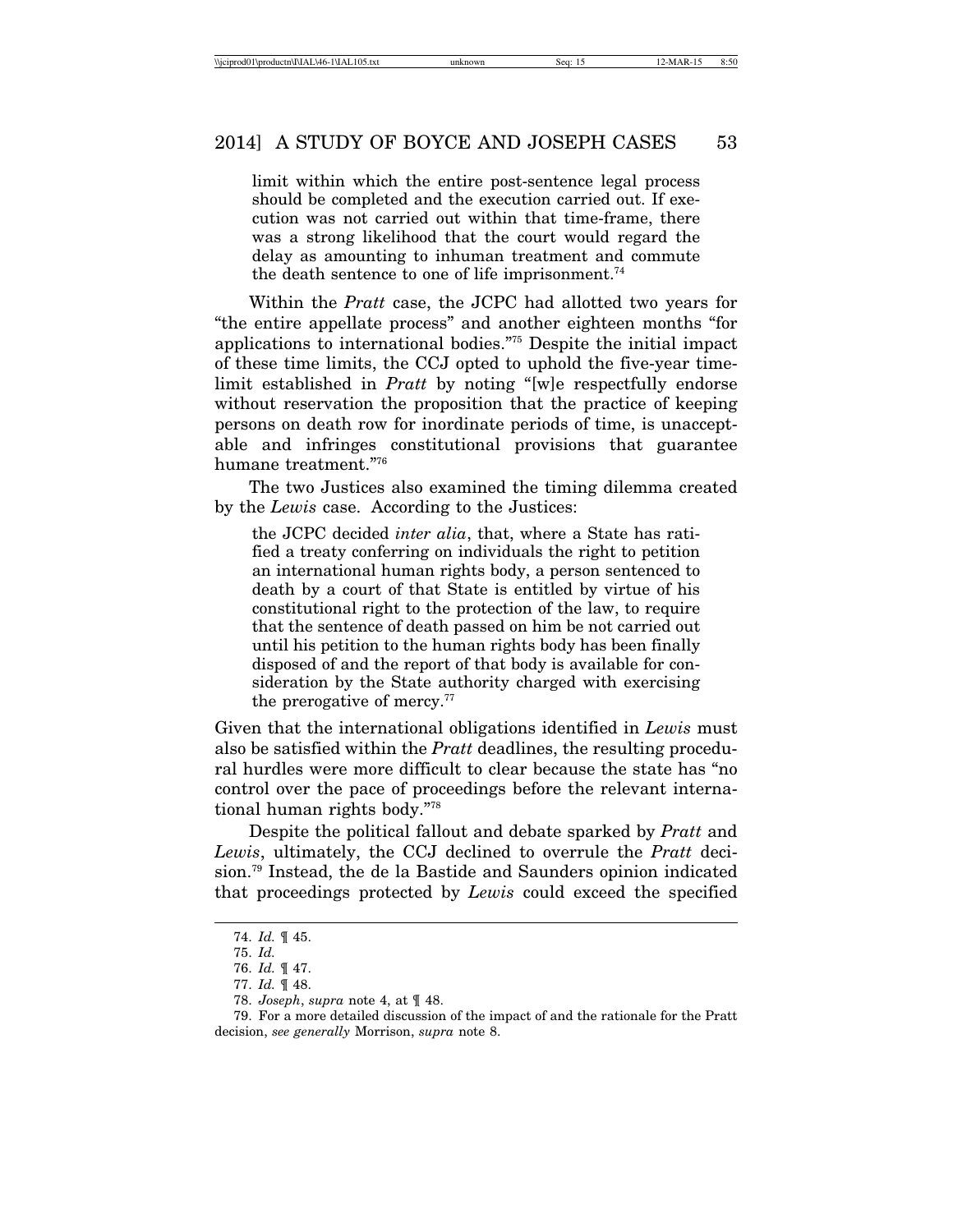eighteen-month period and the overall five-year limit in *Pratt*. Thus, flexibility in the application these deadlines would be permitted if "the additional time taken is not attributable to delays in the process for which the Government concerned is responsible."80

The CCJ also addressed whether the Barbados Court of Appeal was correct in its decision to commute the death sentence in the Joseph-Boyce appeal of the BPC attempt to act prior to a petition to the Inter-American Commission. The Justices agreed that commutation was appropriate because to resort to the Inter-American Court would have "taken the case over the five-year limit set in Pratt, as applied in Lewis, both of which were at the material time the law of Barbados."<sup>81</sup> Even if the CCJ had overturned precedent to extend the Pratt and Lewis timelines, the Justices opined that they could not re-impose the sentence of death. In explaining this decision, the Justices stated that another set of expectations arises when, by application of a court decision, a death sentence is commuted. The "special features of [this] expectation" are as follows,

Firstly, it is the expectation of a person under sentence of death. Secondly, it is an expectation created not by the Executive, but by a court decision which is subsequently reversed. Thirdly, the expectation is that the condemned man will be given a chance (however slim) of avoiding being put to death. To deny the condemned man that chance was deemed so unfair as to render the carrying out of the death sentence cruel and, therefore, unconstitutional.<sup>82</sup>

Thus, the CCJ opined that Barbados correctly conceded the commutation of the death penalty in accordance with the decision of the Barbados Court of Appeals.<sup>83</sup>

### THE CARIBBEAN COURT OF JUSTICE DECISION ON BOYCE AND JOSEPH

The Barbados Court of Appeals was reviewing the decision of the BPC to take action in the Boyce-Joseph matter before there was an opportunity to petition to the Inter-American Commission

<sup>80.</sup> *Joseph*, *supra* note 4, at ¶ 138.

<sup>81.</sup> *Id.* ¶ 133.

<sup>82.</sup> *Id.* ¶ 136 (referring to the majority opinion in Matthew v. The State, [2004] UKPC 33, [2005] 1 A.C. 433 (appeal taken from Trin. & Tobago)).

<sup>83.</sup> *Id.* ¶ 15; *see also id.,* at ¶ 33 (Nelson, J.) (stating that the question of whether commutation of the death sentence was proper under Pratt was academic in light of the state's concession of its application).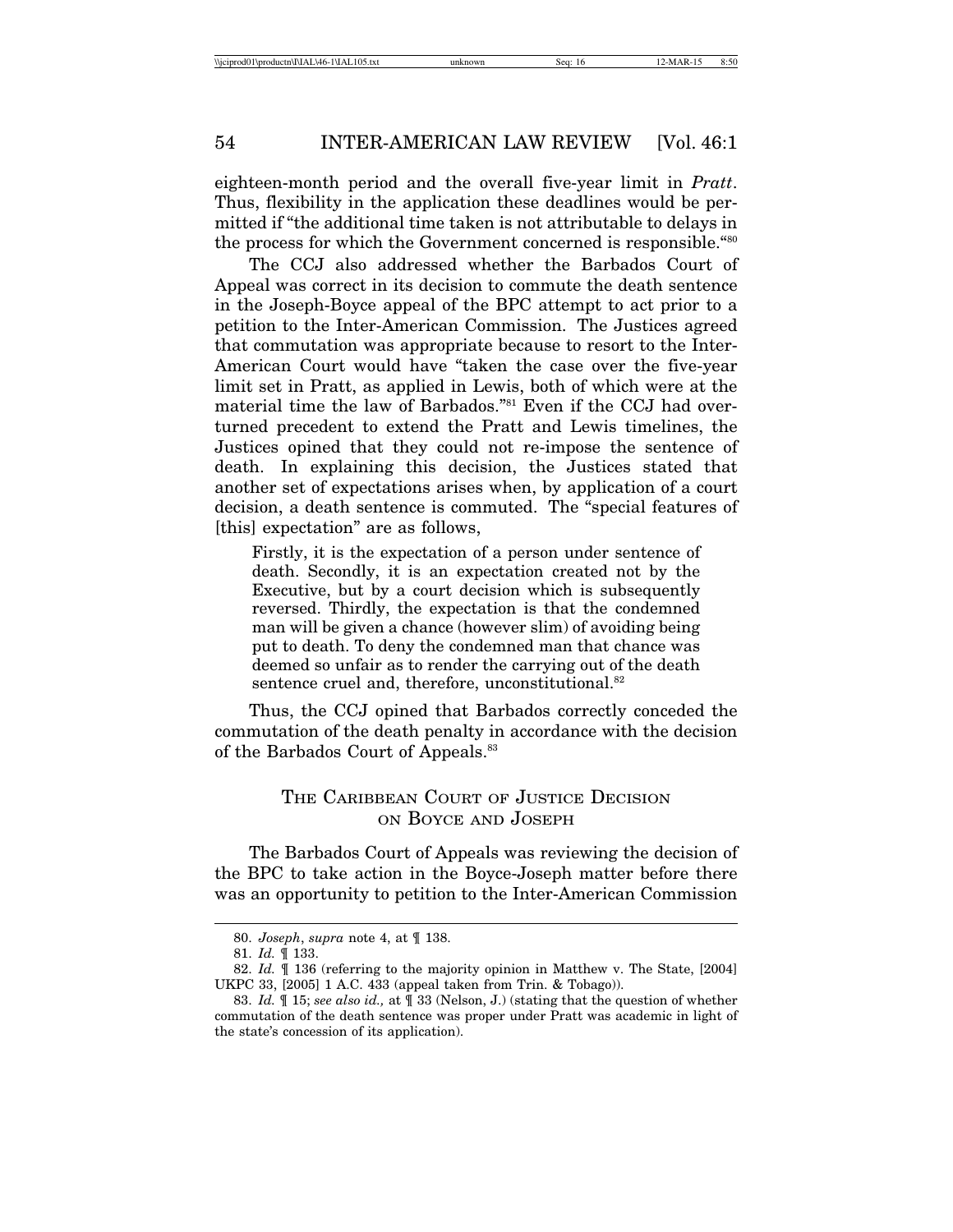in order to be heard by the Inter-American Court. These actions of the BPC after the JCPC decision on the constitutionality of the MDP resulted in the Boyce and Joseph case being appealed to the CCJ. The three issues before the CCJ were (1) whether the BPC's decision subject to judicial review; (2) whether the BPC's failure to await the outcome of the petition to the Inter-American Commission violated Joseph's and Boyce's right to protection under the law and (3) whether the Barbados Constitution allowed the Court of Appeals to commute a death sentence and if so whether the factors considered were appropriate.<sup>84</sup>

In 2002, Barbados had amended its constitution to allow the BPC, among other things, (1) to set deadlines for appeals to or consultations with institutions or persons outside the Barbados appellate process and (2) to exercise its functions before the completion of those appeals or consultations.<sup>85</sup> As noted by the CCJ, "these amendments were prompted by dissatisfaction on the part of the people of Barbados with certain decisions of the JCPC and the resolve of the Barbados Parliament to restrict at least, if not negate, the effects of these decisions."86 Applying these amendments, the BPC met and advised against the commutation of the death sentence before the Inter-American Commission had acted on the Boyce-Joseph petition.<sup>87</sup>

In reviewing the acts of the BPC, both the High Court and the Court of Appeals in Barbados found that the BPC could not meet before the conclusion of the Commission's proceedings. Moreover, the Court of Appeals also indicated that courts could set aside the BPC decisions or have declared them null.<sup>88</sup>

The decision by the Barbados Court of Appeals raised the question of whether the BPC decisions about the exercise the prerogative of mercy were subject to judicial review. Section 77(4) of the Barbados Constitution, known as the "ouster clause", provides that: "[t]he question whether the Privy Council has validly performed any function vested in it by this Constitution shall not be inquired into by any court."89 In addition, earlier JCPC cases indicated that since "mercy was not the subject of legal rights . . . the

<sup>84.</sup> *Id.* ¶ 11.

<sup>85.</sup> BARB. CONST. § 78 (6).

<sup>86.</sup> *Joseph*, *supra* note 4, at ¶ 23.

<sup>87.</sup> The CCJ also noted that Boyce and Joseph "were convicted and sentenced before the amendments came into force but it was submitted in writing on their behalf that the new sub-sections applied to them." *Id.*

<sup>88.</sup> *Id.* ¶ 9.

<sup>89.</sup> BARB. CONST. § 77 (4).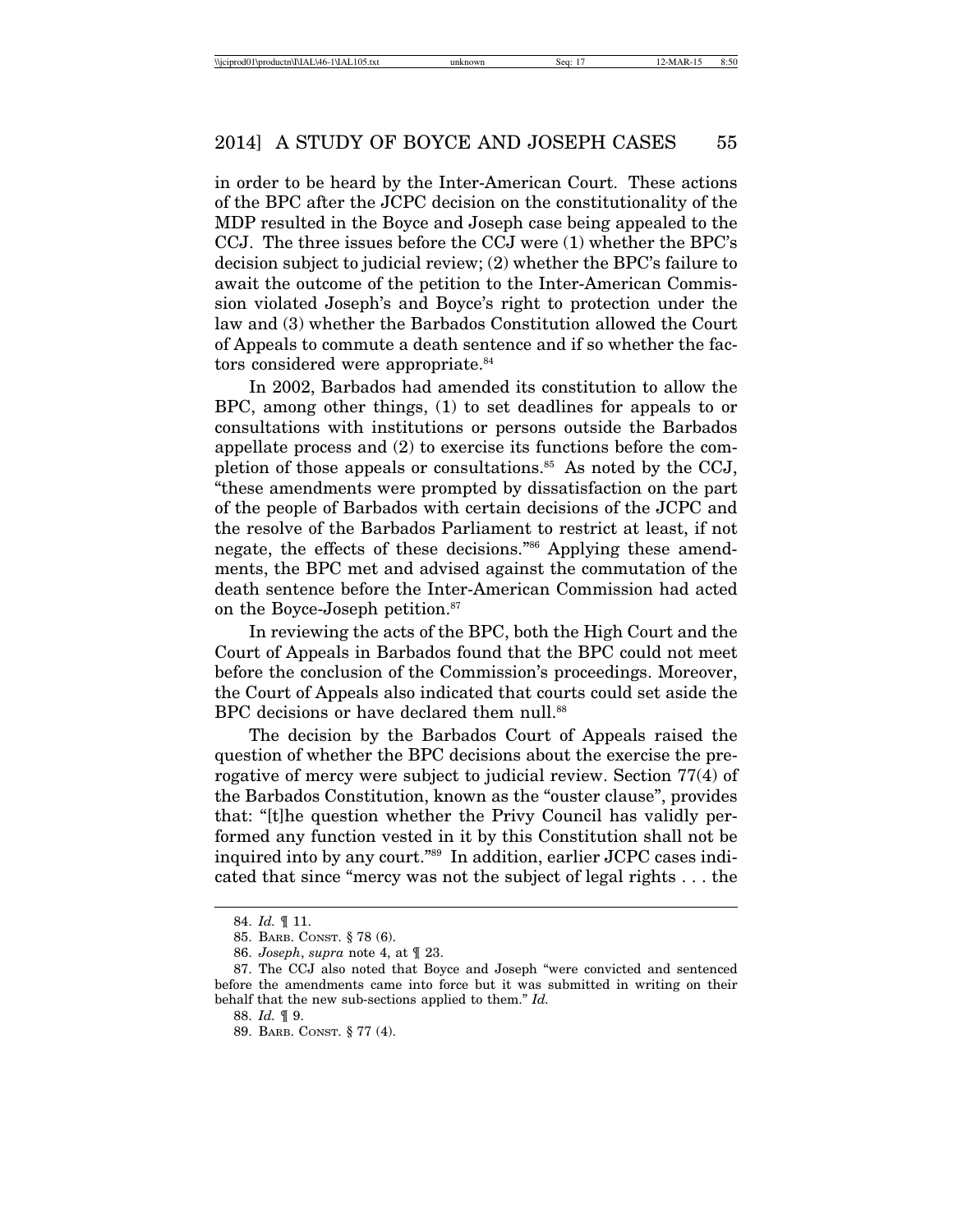prerogative of mercy was therefore not subject to review by the courts."90 President de la Bastide and Justice Saunders noted that shielding the exercise of the prerogative of mercy from judicial review runs contrary to "the modern approach to human rights with its emphasis on procedural fairness."<sup>91</sup> In addition, they observed that more recent JCPC decisions have found that "the processes involved in the exercise of mercy were not beyond review by the courts."92 The Justices indicated their approval of this view by explaining:

We agree with those who regard the power to confirm or commute a death sentence, particularly a mandatory one, as far too important to permit those in whom it is vested freedom to exercise that power without any possibility of judicial review even if they commit breaches of basic rules of procedural fairness.93

In addition, the ouster clause, in Section 77(4), did not preclude judicial review of BPC actions. President de la Bastide and Justice Saunders concluded that "the presence of such ouster clauses [will not deter courts] from inquiring into whether a body has performed its functions in contravention of fundamental rights guaranteed by the Constitution, and in particular the right to procedural fairness." Thus, judicial review is appropriate when the procedures of the BPC affect procedural fairness and could result in the "breach of the respondents' right to the protection of the law, one of the fundamental human rights."94

The next issue, whether the BPC was required to await the outcome of the petition to the Commission, ultimately led the

<sup>90.</sup> *Joseph, supra* note 4, at ¶ 30 (citing de Freitas v. Benny, (1976) AC 239; (1975) 27 WIR 318).

<sup>91.</sup> *Id.* ¶ 30. The Justices added: "In light of these developments, the exercise of the prerogative of mercy has fallen under greater scrutiny, especially in those states whose Constitutions permit, or specifically sanction, retention of the mandatory death penalty for the crime of murder. The occasion on which the prerogative of mercy is exercised is the final, and in mandatory death penalty regimes, the only, opportunity a convicted murderer has to point to the particular circumstances of his case and to argue by reference to them that he should not be executed. Whether he is or is not ultimately put to death by the State depends not just on the substantive exercise of the prerogative of mercy but also on the procedures governing and leading up to its exercise. The quality and nature of the advice given to the Governor-General bear a direct relationship to the quality and nature of the process followed by the BPC in coming to its decision." *Id. at ¶ 31*.

<sup>92.</sup> *Id.* ¶ 36 (referencing Lewis v. Attorney General of Jamaica, [2001] 2 A.C. 50 (P.C.) (appeal taken from Jam.)).

<sup>93.</sup> *Id.* ¶ 39.

<sup>94.</sup> *Id.* ¶ 41.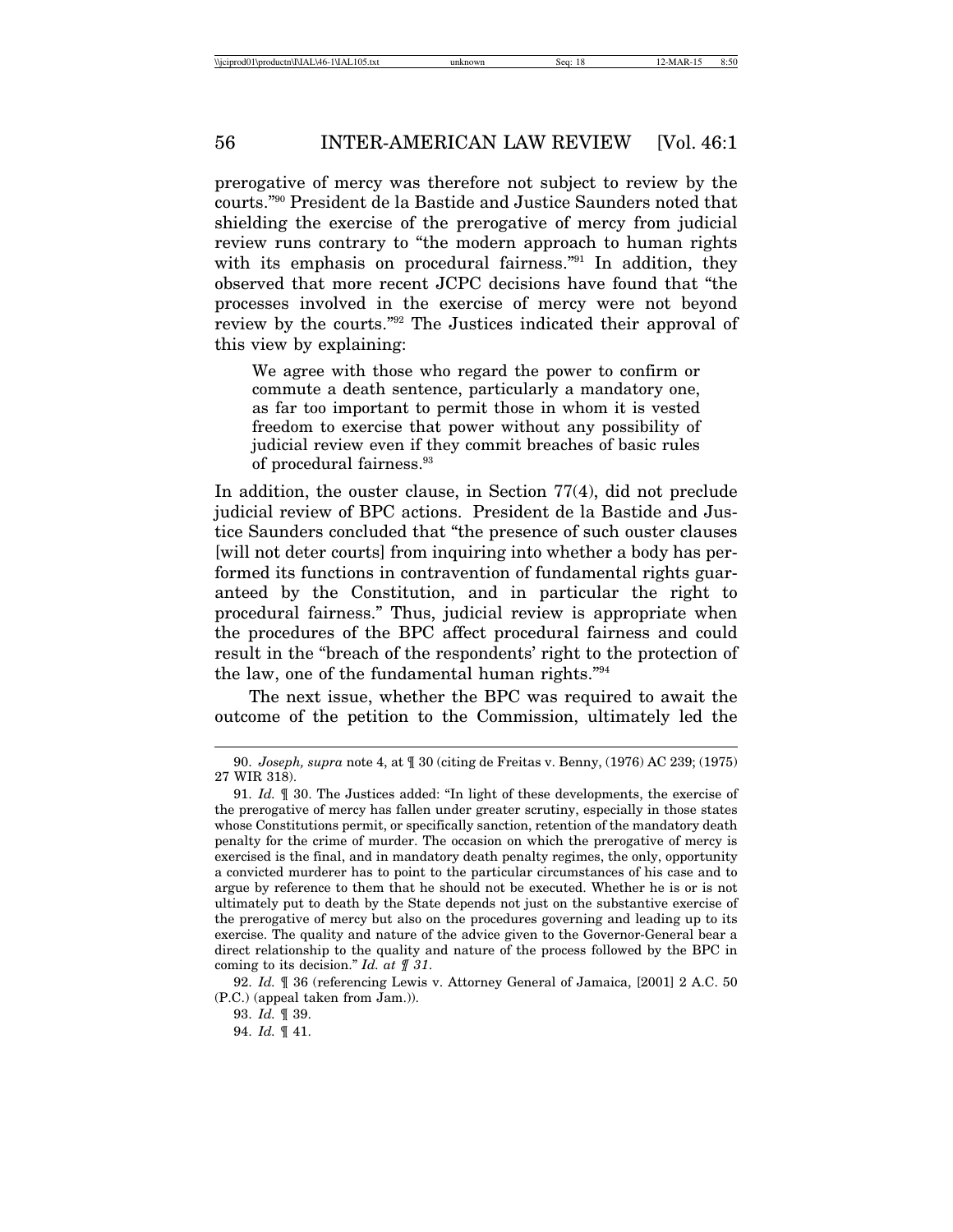court "to examine the judgments of the JCPC that specifically address the position of a condemned man seeking to take advantage of provisions in a ratified but unincorporated human rights treaty."95 To address this issue, the CCJ identified the legitimate expectation doctrine as a means to establish the legal impact of unincorporated treaty obligations.<sup>96</sup>

After reviewing a number of cases concerning the effect of unincorporated treaties on domestic law, the CCJ found that it was the government's statements and actions that created a legitimate expectation that the BPC would await the outcome the Inter-American Court proceedings. The court opined that "the facts and circumstances that could have given rise to the legitimate expectation" included "[1] the fact that Barbados had ratified the ACHR, [2] positive statements . . . made by representatives of the Executive authority  $\dots$  to abide by that treaty  $\dots$  [and] [3] the practice of the Barbados Government to give an opportunity to condemned men to have their petitions to the international human rights body processed before proceeding to execution."<sup>97</sup> The court stated that accordingly, "[i]n all these circumstances we would hold that the respondents had a legitimate expectation that the State would not execute them without first allowing them a reasonable time within which to complete the proceedings they had initiated under the ACHR by petition to the Commission."<sup>98</sup>

Justices de la Bastide and Saunders likened the denial of a legitimate expectation to an abuse of discretion or a lack of fairness. Along these lines, the Justices created a balancing test to determine whether or not a legitimate expectation has risen. In this test, "[t]he court must weigh the competing interests of the individual . . . and that of the public authority . . . [and] must make an assessment of how to strike the balance or be prepared to review the fairness of any such assessment . . . previously [made] by the public authority."99 In applying this balancing test to the facts in the Boyce case, the court explained,

In the case before us, there is on the one hand the legitimate expectation of the condemned men that they will be permitted a reasonable time to pursue their petitions with

<sup>95.</sup> *Id.* ¶ 44.

<sup>96.</sup> In construing the concept of "legitimate expectation," the CCJ referred to Minister of State for Immigration and Ethnic Affairs v. Teoh, [1995] 183 C.L.R 273 (Austl.).

<sup>97.</sup> *Joseph*, *supra* note 4, at ¶ 118.

<sup>98.</sup> *Id.*

<sup>99.</sup> *Id.* ¶ 124.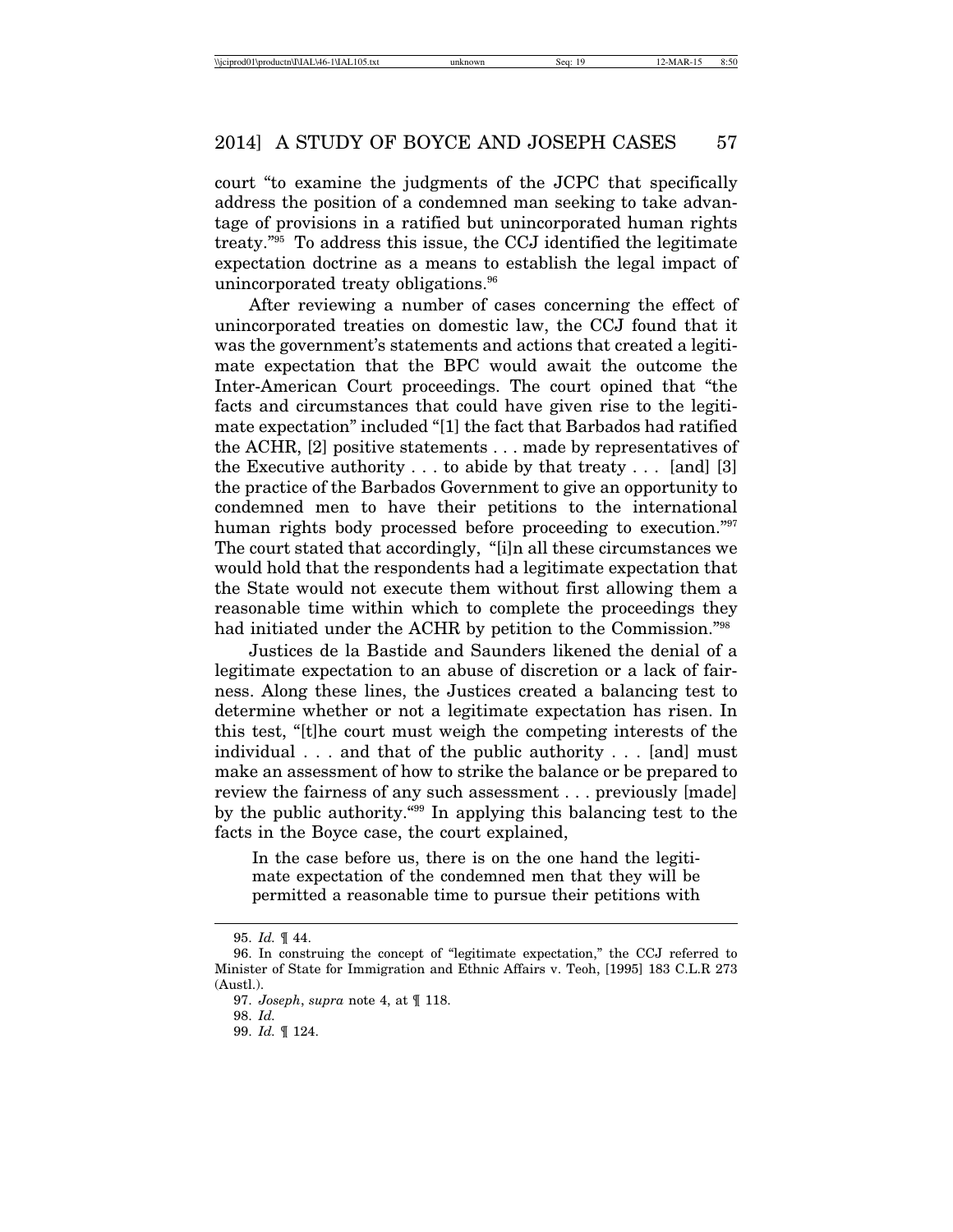the Commission . . .. On the other hand, there is whatever the State may advance as an overriding interest in refusing to await completion of the international process before carrying out the death sentence. . .. [A]part from the constraints of the Pratt time-limit, the State of Barbados claims no overriding interest in putting the condemned men to death without allowing their legitimate expectation to be fulfilled.100

The Justices also noted the respondents' legitimate expectation that the procedure "allowed a reasonable time to pursue their petitions and receive a favorable' report from the international body" but did not include an expectation that "the BPC [would] abide by the recommendations in the report."101 Significantly, the CCJ limited the legitimate expectation approach as a means of invoking unincorporated treaty rights. The Justices stated that "the doctrine of legitimate expectation in this case is rooted in a number of considerations" including "the desirability of giving the condemned man every opportunity to secure the commutation of his sentence, the direct access which the treaty affords him to the international law process and the disproportion between giving effect to the State's interest in avoiding delay . . . and the finality of an execution."102

#### **CONCLUSION**

As shown in the Boyce-Joseph Cases, the MDP in Barbados is constitutional, but subject to significant domestic and international safeguards. While the Barbadian MDP is preserved by the savings law provision in Section 26 of the Barbados Constitution, the implementation this sentence invokes a number of post-sentencing protections. Thus both the JCPC and CCJ have shown that international obligations may be considered in the meticulous judicial mechanics of the MDP. These obligations constrain the actions of the Barbados Privy Council and serve to alleviate the nullification of fundamental rights under the savings clause provisions. As a result, the JCPC and now the CCJ have forged the time limitations on domestic appeals and upheld the right to appeal to international bodies in an effort to ensure procedural integrity of the MDP. The resulting precedents have resulted in a

<sup>100.</sup> *Id.* ¶ 125.

<sup>101.</sup> *Id.*

<sup>102.</sup> *Joseph*, *supra* note 4, at ¶ 131.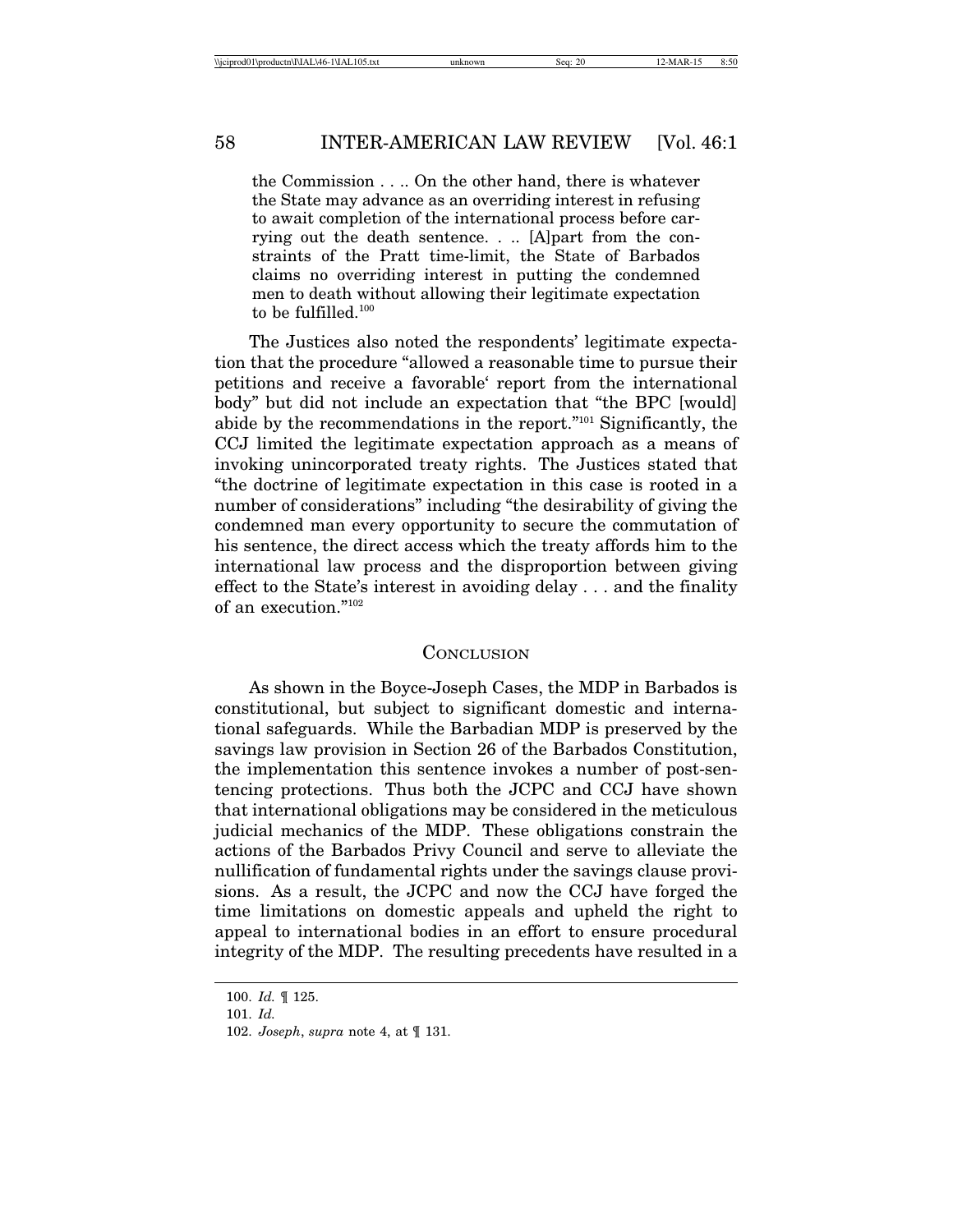de facto repeal of the MDP in Barbados<sup>103</sup> and other Commonwealth Caribbean countries through the diligent infusion of due process and human rights principles into post sentencing mandatory penalty death proceedings.

<sup>103.</sup> The Attorney General of Barbados, Adriel Brathwaite, has announced that Barbados would formally abolish its mandatory death penalty and noted that no killer had been executed in Barbados since 1984. David McFadden, *Barbados AG Says Mandatory Death Penalty to End*, ASSOCIATED PRESS, Mar. 25, 2014, *available at* http://start.new.toshiba.com/news/read/category/Latin%20America%20and%20 Caribbean%20News/article/the\_associated\_press-Barbados\_ag\_says\_mandatory\_ death\_penalty\_to\_end-ap. As of January 2015, two bills to abolish the mandatory death penalty were before the House of Assembly—Constitution (Amendment) Bill, 2014, and the Offences Against the Person (Amendment) Bill, 2014.